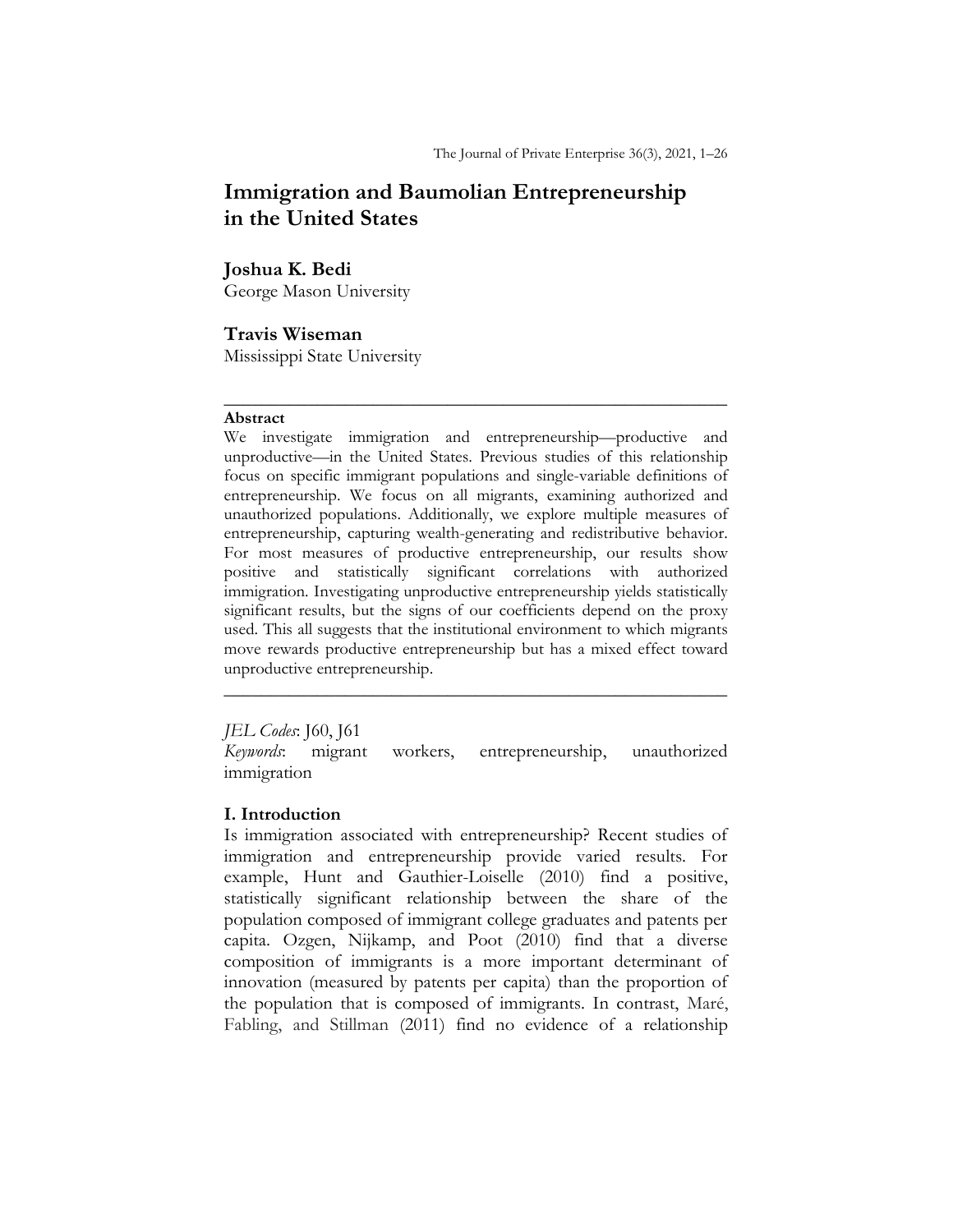between the proportion of immigrant workers and innovation after adjusting for factors such as firm size, industry, and research and development expenditures.

 In this paper, we test the relationship between immigration and entrepreneurship in a different way. Using multiple proxies for productive, wealth-generating activity and unproductive (or destructive) wealth redistribution, we investigate the relationship between state-level immigrant shares of the population—authorized and unauthorized—and entrepreneurial outcomes. The entrepreneurship measures used here cover a wide scope of entrepreneurial activity to eliminate concerns about single-variable measures misrepresenting entrepreneurship.<sup>1</sup>

 Our focus is not immigrant entrepreneurship exclusively. Rather, we question whether immigrants are associated with entrepreneurship, generally. We also question whether unauthorized immigration is related to entrepreneurial outcomes in different ways than its authorized counterpart.<sup>2</sup>

 Our first hypothesis is that immigrants, authorized or unauthorized, will have a positive effect on productive entrepreneurship for several reasons. First, immigrants bring with them a local knowledge foreign to many US natives. Immigrants who see new opportunity may be motivated to try, in the United States, business ventures and ideas that have been successful elsewhere.

 Second, and related, since immigrants are consumers, we expect that migration to the United States puts upward pressure on demand for goods and services sold in the United States, in turn motivating natives and immigrants alike to find new, innovative ways to satisfy the higher and now more diverse demands of the population. As immigrants enter, they add to the host country's mix of ideas, its ingenuity.<sup>3</sup> In addition to direct increases in productive activity, immigrants also free up productive native resources to engage in

 $\overline{a}$ 

<sup>&</sup>lt;sup>1</sup> See, for example, Hurst and Pugsley (2010). The authors demonstrate that selfemployment, as a single-variable measure of entrepreneurship, does not represent entrepreneurial activity very well. Specifically, the self-employed do not appear to be especially innovative, nor do their businesses tend to grow at significantly high rates.

<sup>2</sup> Our study is unable to differentiate between migrants, who move temporarily, and immigrants, who move permanently. As such, we use the terms interchangeably, because our study focuses on the impacts of the foreign born, regardless of how long they stay in the United States.

<sup>&</sup>lt;sup>3</sup> For a fuller discussion on the growth-enhancing effects of migration, and population increases in general, see Simon (1981).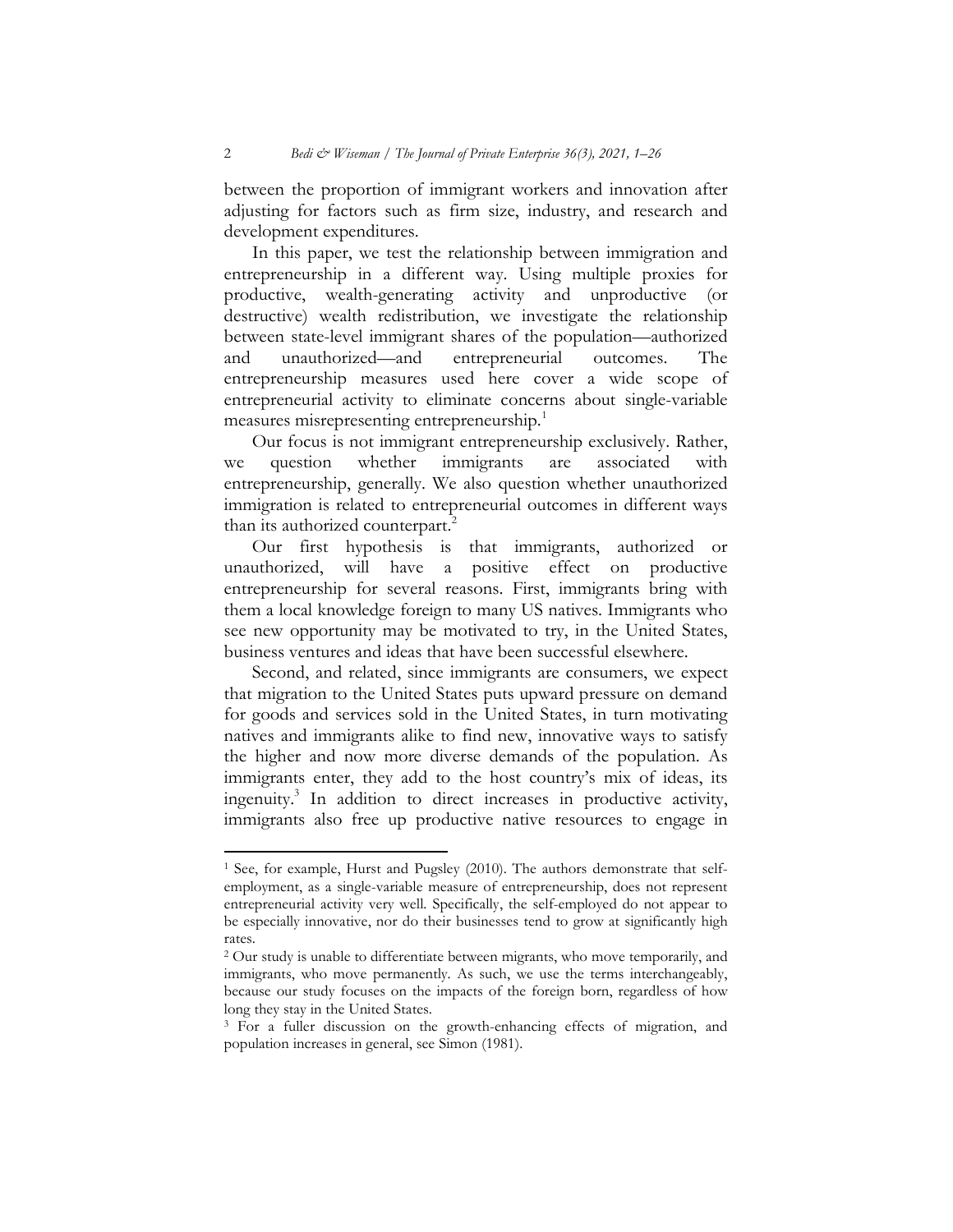more entrepreneurial activity. Alex Tabarrok writes, in his defense of open borders, "The immigrant who mows the lawn of the nuclear physicist indirectly helps to unlock the secrets of the universe"  $(2015).$ 

 What are the possible relationships between immigration and unproductive entrepreneurship? Our expectations are a bit ambiguous. We start our analysis with authorized immigration. One hypothesis is that authorized immigration will lead to a decrease in unproductive entrepreneurship. It may be that upward pressure on demand for local goods and services from new migrants distracts both immigrants and natives from pursuing unproductive ends.

It may also be that it is simply more difficult for immigrants to navigate the political realm as lobbyists; immigrants may be less accustomed to political rules and norms and have less access to mechanisms that allow one to engage in unproductive entrepreneurship. Padilla and Cachanosky (2019) support this theory. The authors demonstrate that any negative effects of low-skilled immigrants on economic freedom are likely trivial. In a study of corruption and immigration (we consider corruption a form of unproductive activity), Pavlik et al. (2019) find that immigration relates negatively to corruption in destination countries already experiencing low levels of corruption or high levels of economic freedom. Otherwise, immigration is not generally related to corruption.

 Alternatively, studies point to immigrants placing stress on social welfare programs, which results in large fiscal burdens on US taxpayers (Rector and Richwine 2013; Borjas and Hilton 1995). If true, we should expect the share of authorized immigrants in state populations to be positively related to lobbying and other unproductive activity—whether authorized migrants themselves are lobbying or natives are lobbying in favor of expanding social programs to cover larger populations inclusive of immigrants.

Yet, immigration may be related to unproductive entrepreneurship if natives are lobbying against immigrants rather than for immigrants. For example, Padilla and Cachanosky (2018) show that immigration is related positively to minimum wages and union density. The authors suggest that their findings result not from immigrant lobbying activity, but native lobbying activity aimed to restrict immigrants in the labor market. Mayda et al. (2018) lend support to this theory. They show that US citizens are more likely to vote Republican (presumably to support an anti-immigration stance)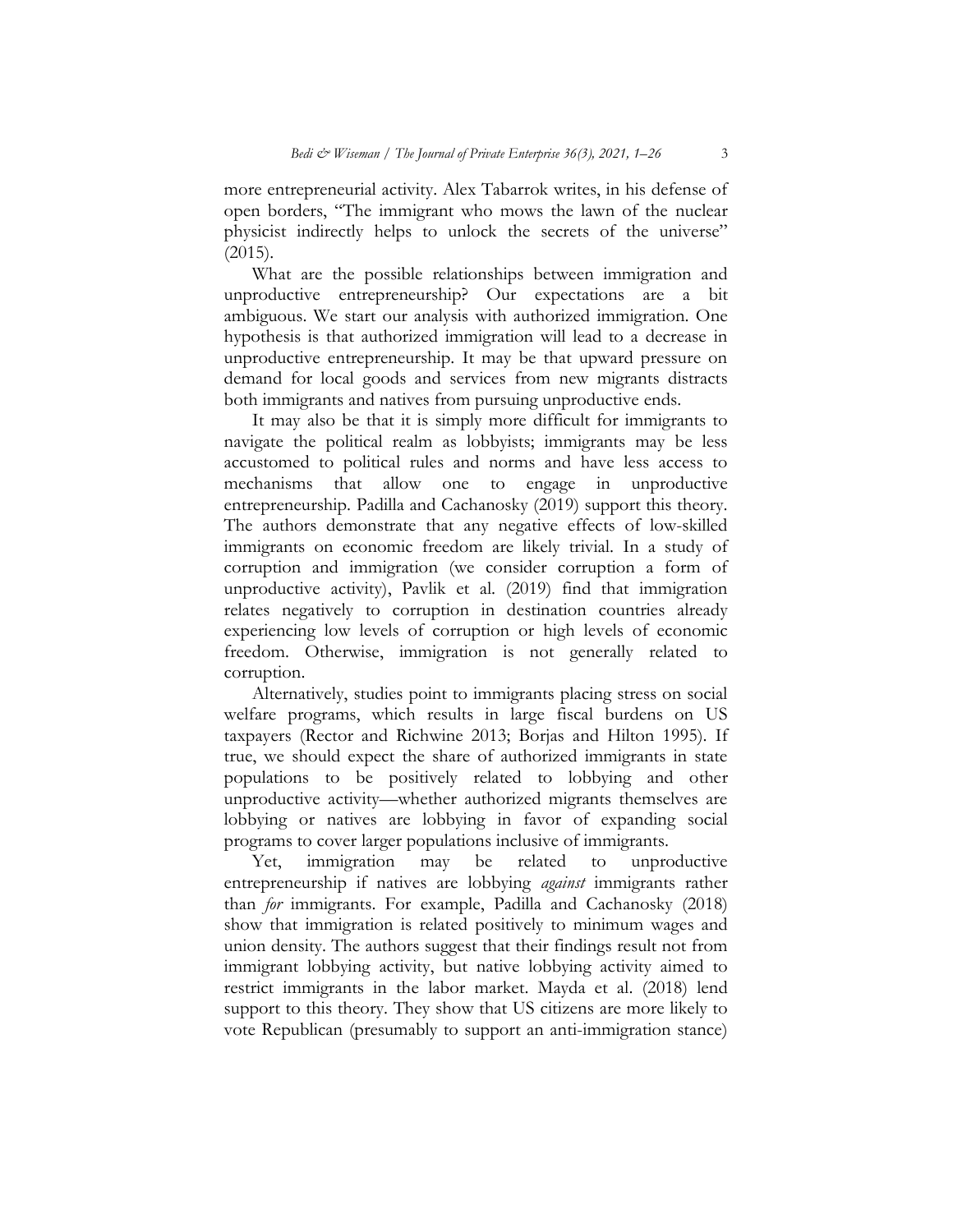in areas where low-skilled immigration is perceived to threaten the jobs of low-skilled native workers—particularly in low-income, rural communities. In this paper, we test the immigration and unproductive entrepreneurship relationship with these possibilities in mind, using various single-variable measures of unproductive entrepreneurship.

 Finally, we address the possible association between unauthorized immigration and unproductive entrepreneurship. Like their authorized counterparts, unauthorized immigrants could lead to an increase in unproductive entrepreneurship if either they themselves or natives are lobbying in favor of expanding social programs to cover larger populations inclusive of immigrants. Alternatively, unauthorized immigrants may have little or no impact on unproductive entrepreneurship if they have little or no access to the mechanisms required to engage in unproductive activity. Indeed, this statement may be truer for unauthorized migrants than for their authorized counterparts, as unauthorized migrants face concerns of detection and greater legal constraints. Further, unauthorized immigration may be positively related to unproductive entrepreneurial activity if natives are lobbying against immigrants because of perceived or real competitive threats in the labor market.

 In the next section of this paper, we discuss related literature. In section 3, we provide descriptions of the data. In section 4, we introduce our empirical strategy and provide results. Section 5 concludes the study.

## II. Related Literature

In this section, we discuss the related literature on immigration and on Baumolian entrepreneurship.

#### A. Immigration

Several studies document relationships between immigrant populations and entrepreneurship. Maré, Fabling, and Stillman (2011) find a positive relationship between innovation outcomes and average workforce characteristics, such as the proportion of the workforce consisting of migrants or high-skilled workers. However, this relationship does not hold for all innovation outcomes, and this relationship all but disappears after controlling for firm characteristics such as firm size, industry, and research and development expenditures. However, the authors admit this finding could represent distinctive features of the immigration patterns or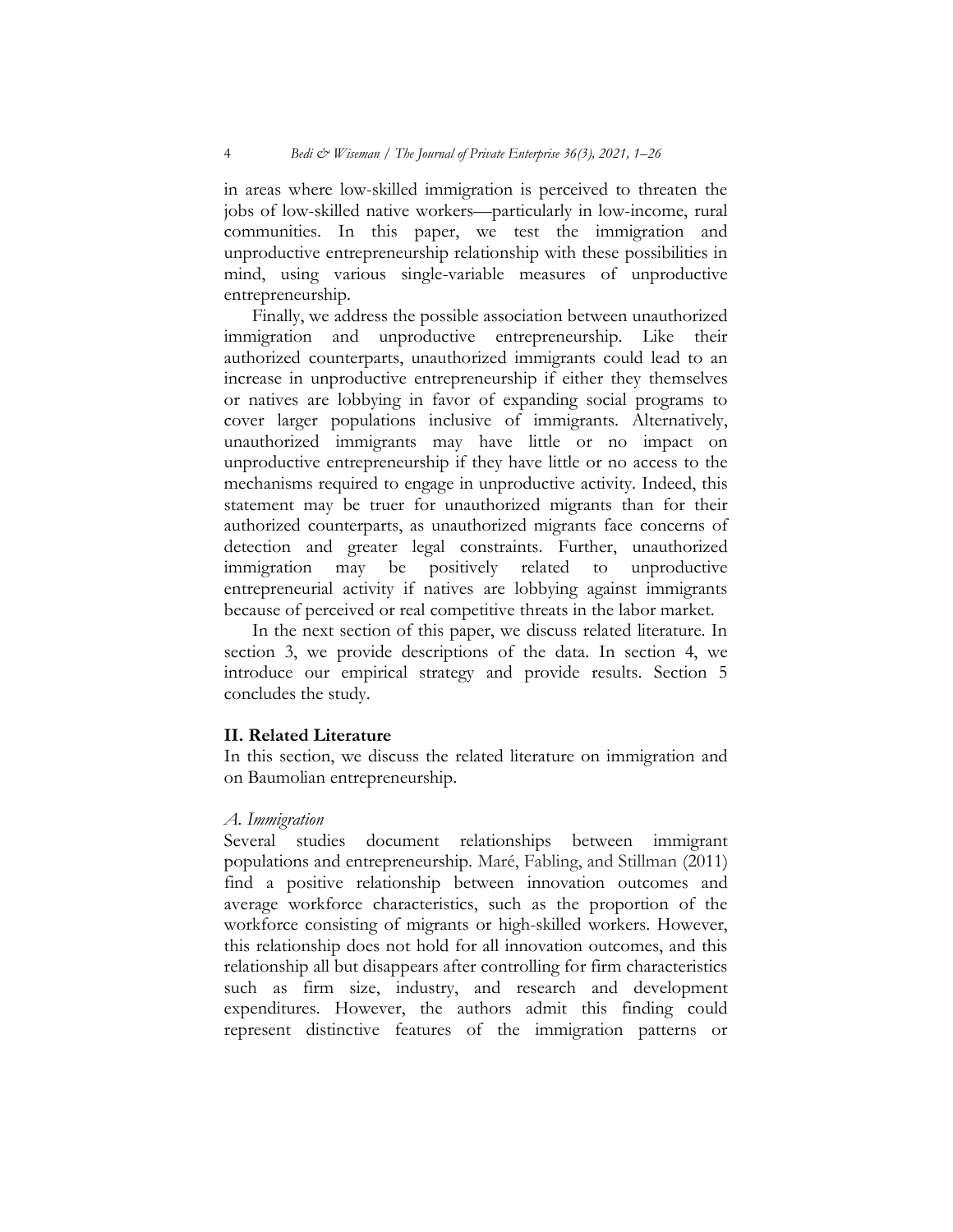innovation system of New Zealand. New Zealand is relatively small with a low population density, which may limit the possible scope for potential knowledge spillovers and networks of innovators to which immigrants could contribute.

 In contrast, Hunt and Gauthier-Loiselle (2010) find that a 1.3 percentage-point increase in the share of the population of immigrant college graduates has the effect of a 20 percentage-point increase in patents per capita, while a 0.7 percentage-point increase in the share of post-college immigrants leads to a 21 percentage-point increase in patents per capita. Furthermore, a 0.45 percentage-point increase in the amount of immigrant engineers and scientists explained a 22 percentage-point increase in patents per capita.

These figures also include positive spillover effects, suggesting that instead of being crowded out by immigrants, native innovators are being aided by the presence of their immigrant counterparts. Without these positive spillover effects, the direct effects of all three skill groups on patents per capita rest between eight and nine percentage points.

 Ozgen, Nijkamp, and Poot (2010) find that regions with a relatively high number of immigrants do not exhibit correspondingly high levels of patents per capita. The authors also find that the diversity of immigrants may have beneficial and complementary effects on native workers, though effects are not present in all measures of diversity.

 In a cross-country study, Li et al. (2017) find that the immigrant share of the population relates positively to the creation, growth, and export activities of new firms through knowledge spillover between migrants and natives. These authors also find that these effects are mitigated by unfavorable native attitudes toward migrants.

 Finally, Cebula et al. (2020) use the Kaufmann indices of entrepreneurial activity to investigate relationships between entrepreneurial activity and domestic in-migration, particularly whether this relationship is causal and runs in both directions. The authors find that while in-migration rates positively affect productive entrepreneurial activity, productive entrepreneurial activity does not seem to induce more in-migration.

 We add to this literature by focusing on the relationship between immigration and both productive and unproductive entrepreneurial outcomes, as well as by using multiple proxies for each. Moreover, we focus not on high-skilled immigrants exclusively, but on immigrant populations generally. We do distinguish between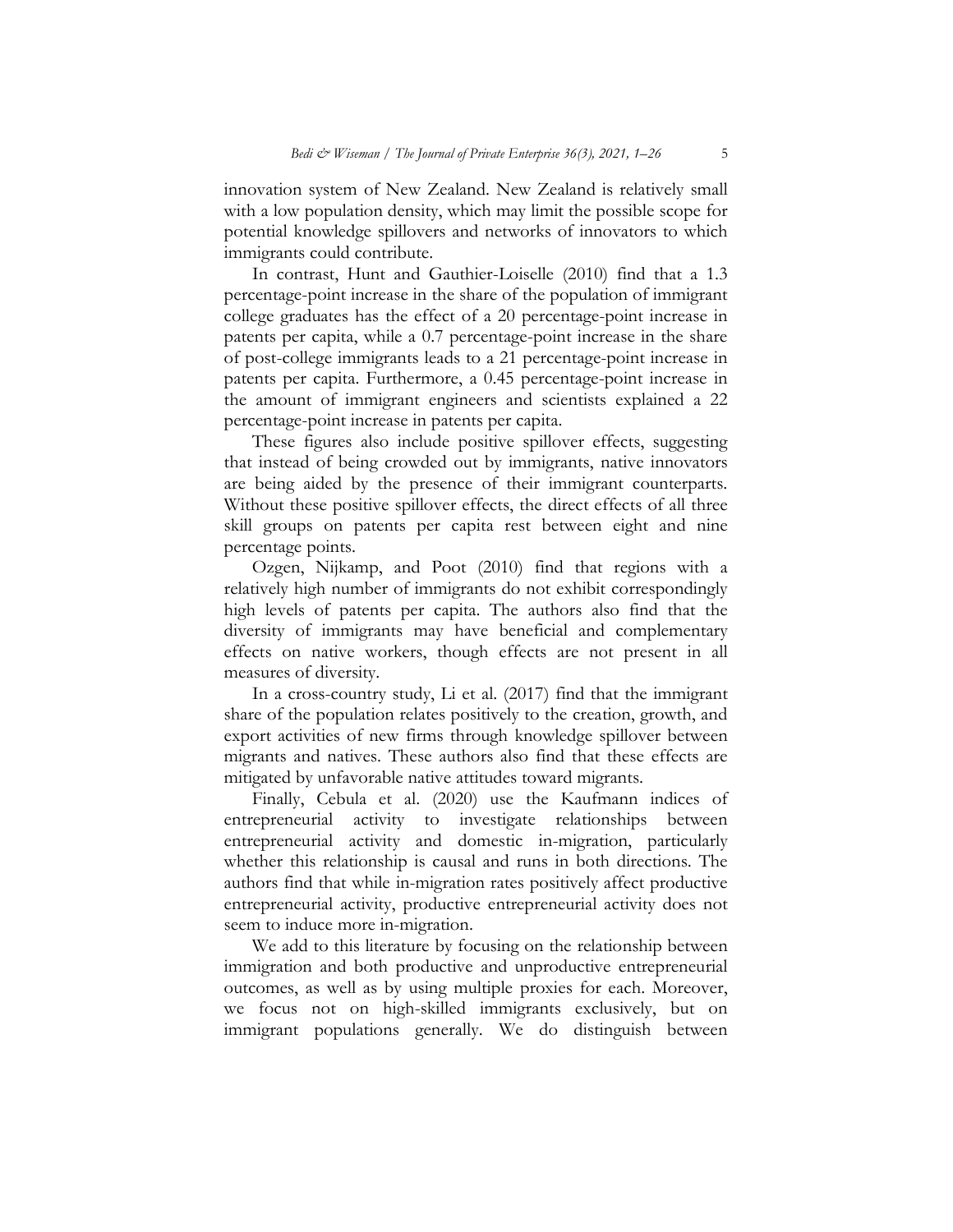unauthorized workers and authorized workers, because we suspect that the two populations have different impacts on entrepreneurial outcomes.

#### B. Baumolian Entrepreneurship

Joseph Schumpeter's (1934) theory positions the entrepreneur as the individual in society responsible for the "carrying out of new combinations"—or "creative destruction." William Baumol, in 1990, re-examined Schumpeter's theory and concluded it was lacking an explanation of the full scope of entrepreneurial possibilities. Baumol (1990) first questions Schumpeter's definition of the entrepreneur: "If entrepreneurs are defined, simply, to be persons who are ingenious and creative in finding ways that add to their own wealth, power, and prestige, then is it not to be expected that not all of them will be overly concerned with whether an activity that achieves these goals adds much or little to the social product or, for that matter, even whether it is an actual impediment to production?"

Baumol is the first to point out that Schumpeter's definition of the entrepreneur overlooks the possibility of wealth redistribution (or destruction) in the entrepreneurial "carrying out of new combinations." Schumpeter's theoretical shortcoming is nowhere more evident than in Schumpeter's (1934) assertion that "entrepreneurial profit is the expression of the value of what the entrepreneur contributes to production."

 Baumol's (1990) extension of the Schumpeterian framework is a powerful theoretical contribution. Under the amended framework, Schumpeter's entrepreneurs behave in much the same way, except that institutions determine the allocation of entrepreneurial resources. That is, according to Baumol, entrepreneurs channel their resources into either productive or unproductive activities depending on which activities local institutional frameworks make most rewarding. In Baumol's (1990) light, productive entrepreneurs are those whose activities generate wealth; unproductive entrepreneurs are those who seek to either lawfully or unlawfully redistribute it.

Baumol even includes a third type of entrepreneur, those who destroy wealth (including criminals), rather than simply redistributing it, when entrepreneurially chasing profit opportunities. However, to save time and space, to limit the scope of our current research, and because the differences between unproductive and destructive entrepreneurship dwindle significantly after considering opportunity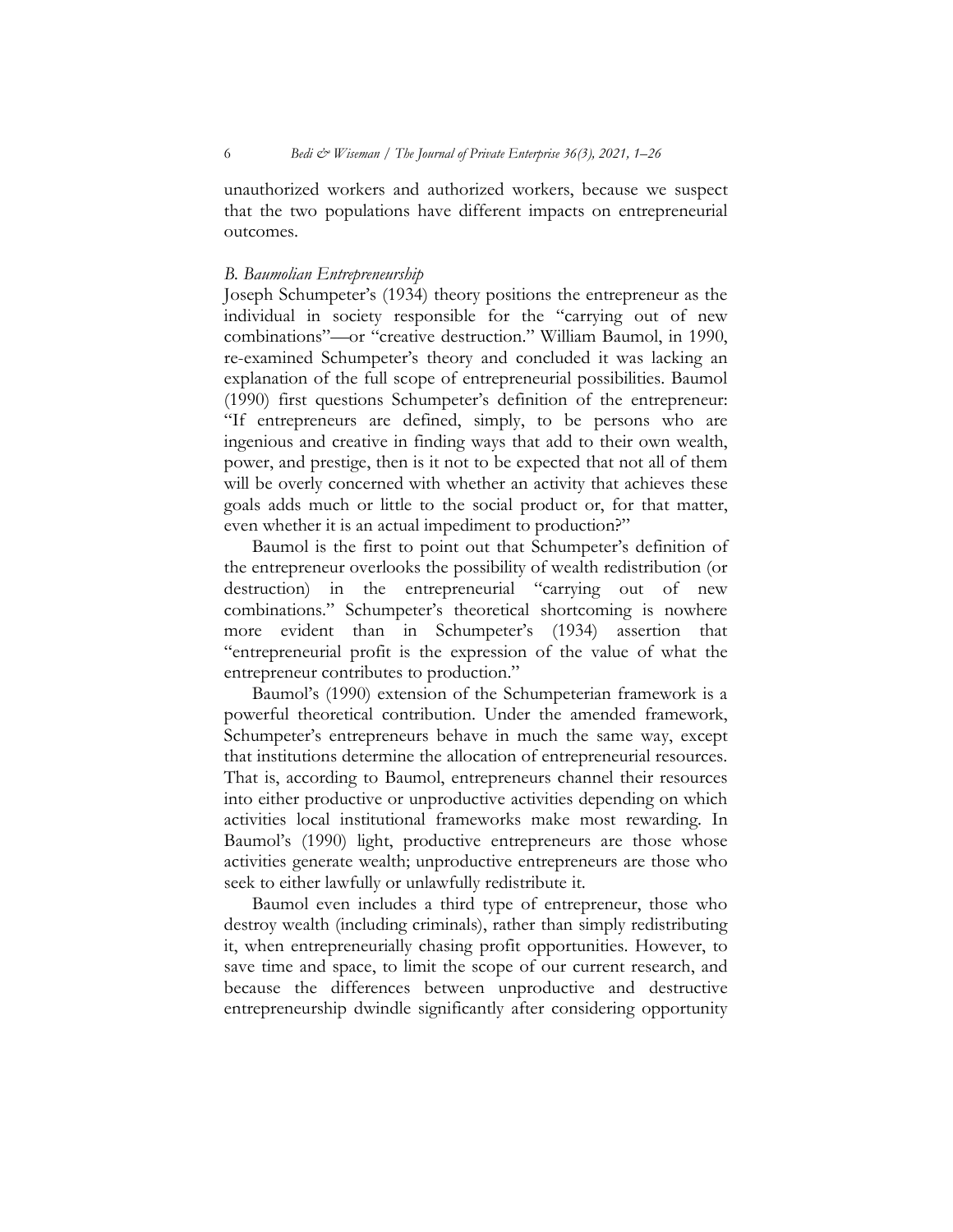cost, we choose to focus only on productive and unproductive activity.

 Recent studies of productive and unproductive entrepreneurship focus almost exclusively on Baumol's (1990) central hypothesis: the assertion that entrepreneurial talent is ubiquitous across geographic regions and that distributions of entrepreneurial talent depend on institutional environments. In other words, when an institutional nexus rewards productive entrepreneurship, more individuals engage in productive activity; when the institutional nexus rewards unproductive entrepreneurship, more individuals engage in unproductive activity. There are also numerous empirical studies that support Baumol's prediction. Most relevant to our study, Sobel (2008), Hall and Sobel (2008), Wiseman (2013), and Wiseman and Young (2014) all provide evidence using US data.

We focus more on how demographic changes, specifically changes in immigrant share of the population, are related to the distribution of entrepreneurial talent. To our knowledge, we are the first to evaluate the relationship between immigration and Baumolian entrepreneurship in the United States using our current proxies of unproductive activity. However, there have been studies on the relationship between immigration and other measures of unproductive, or redistributive, activity, including corruption (Padilla and Cachanosky 2018; Mayda et al. 2018).

## III. Data

We now turn to the data on entrepreneurship and immigration.

#### A. Entrepreneurship Data

Appendix table 1 provides data descriptions and sources for our single-variable measures of productive and unproductive entrepreneurship. We collected data for thirty-four of the contiguous US states for which we could find data on authorized and unauthorized immigration and for the years 1990, 1995, 2000, 2005, 2007, 2008, 2010, 2012, and 2013. These variables capture a wide range of entrepreneurial activity.

For productive entrepreneurship, our variables include per capita venture capital investments (a type of entrepreneurship popularized by shows like Shark Tank, where venture capitalists like Mark Cuban decide which new and exciting start-up businesses to invest in), utility patents per capita (patents designated for the creation of new or improved inventions), the sole proprietorship growth rate (the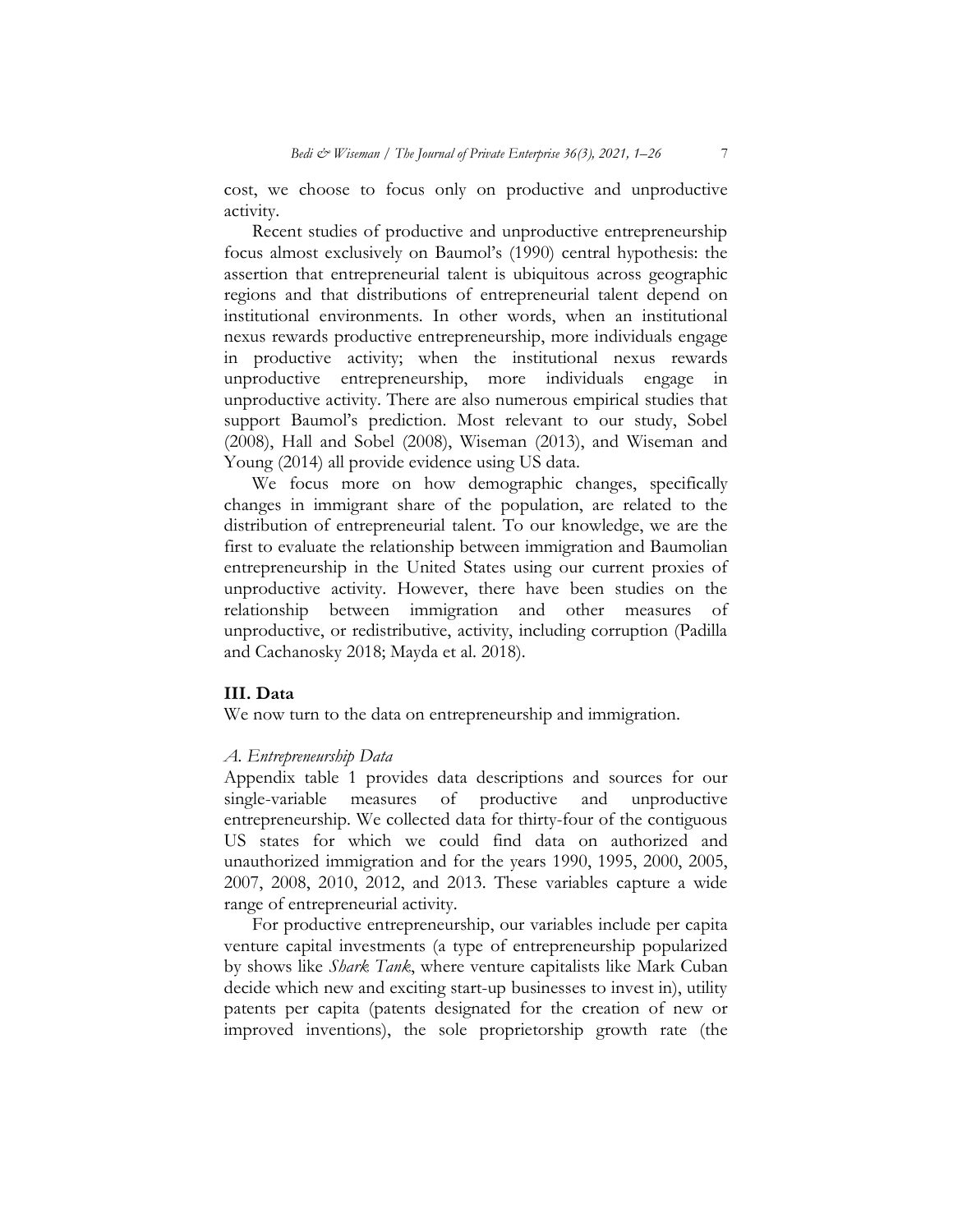growth rate in the percentage of the total employed population that is made up of sole proprietors, or individuals who own their own businesses without partners), total establishment birth rates (including sole proprietorships and other newly formed businesses), and large (500 employees or more) establishment birth rates.

Analysis of productive entrepreneurship based on several indicators differentiates this analysis from the broader, more general body of entrepreneurship and immigration literature. Focusing on multiple indicators of profit-seeking, innovative activity characterized by risk captures a broad range of productive entrepreneurial activity (Wiseman and Young 2014). For example, variables like sole proprietorship rates capture a broad range of activity, yet many sole proprietors do not grow at high rates; venture capitalist investment and utility patents represent more innovative activity, but these variables do not capture the entrepreneurial contributions of many sole proprietors and establishment owners (Hurst and Pugsley 2010).

We also refrain from using indices of entrepreneurship to better determine exactly how immigration is associated with different measures of entrepreneurial activity. Similarly, unproductive entrepreneurship variables incorporate three measures of per capita political lobbying establishments in a state's capital. These are based on the number of establishments in (1) SIC code 8650 (political organizations), (2) SIC codes 8650 and 8690 (political organizations and membership organizations), and (3) SIC codes 8650, 8690, and 8390 (political organizations, membership organizations, and social services organizations) (Sobel and Garret 2002).

We also analyze a fourth variable based on the Harris Poll,<sup>4</sup> an index of judicial quality on a 100-point scale. Our variable is 100 minus the Harris Poll value so that a lower value is associated with less rent-seeking behavior (like the rest of our unproductive entrepreneurship variables). States that have relatively low Harris Poll scores tend to have high rates of legal fraud and abuse in the areas of workers' compensation, class-action lawsuits, and medical malpractice.

 Additionally, we use the percent of the total employed population composed of state, local, and total (state plus local) public sector employees as a proxy for unproductive entrepreneurship, because governments, though sometimes charged with the production of

 $\overline{a}$ 

<sup>4</sup> The Harris Poll is published by the Institute for Legal Reform and the US Chamber of Commerce in its State Liability Systems Ranking.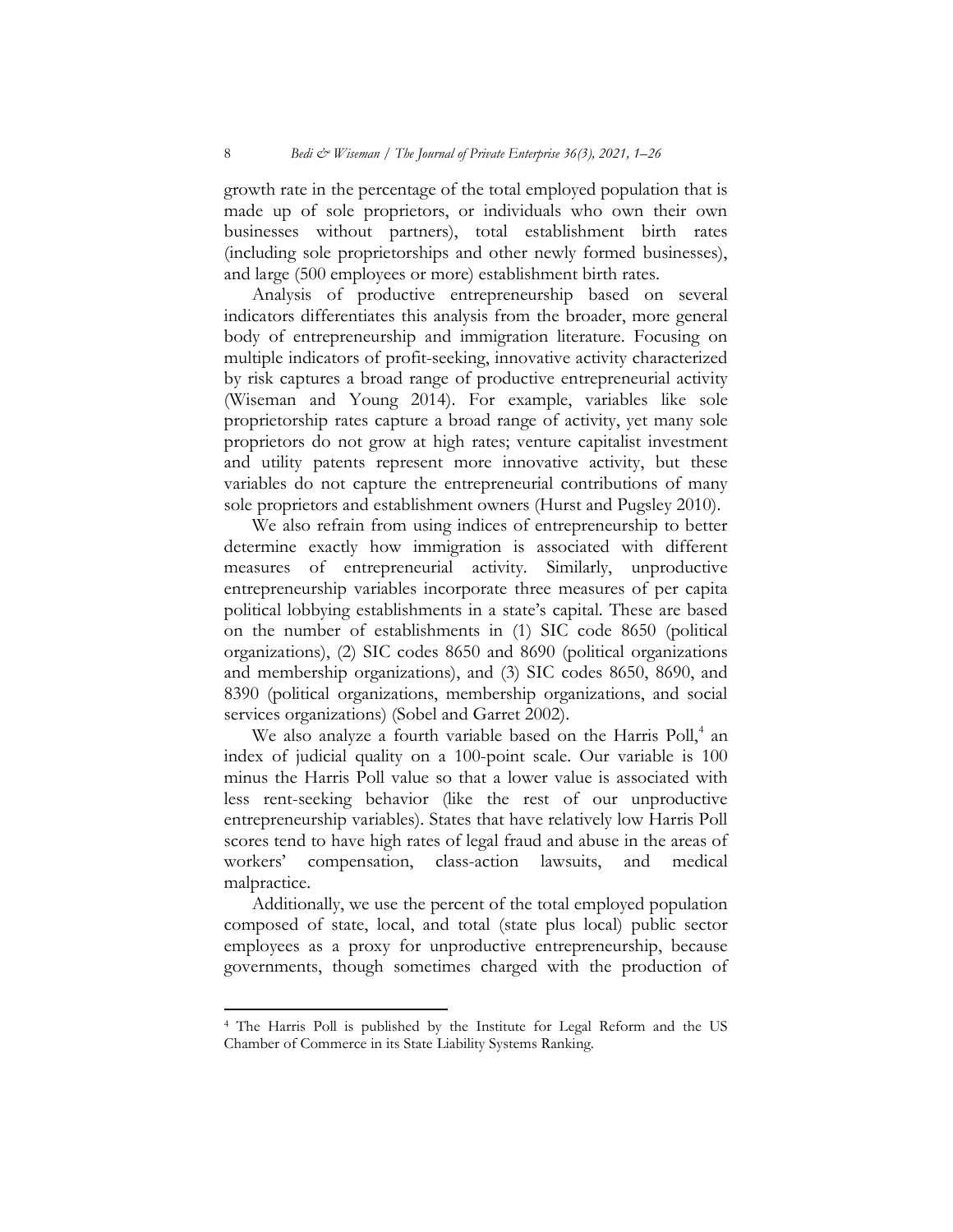public goods, are also in the business of transferring resources (an unproductive activity). While government employees typically do not attempt to transfer resources from others to themselves, they do expend labor resources on unproductive transfers instead of productive uses.

 Finally, we take advantage of state-level per capita lobbying data provided by the National Institute of Money in State Politics (Leech 2020). It could be convincingly argued that immigration increases unproductive activity even if immigration is uncorrelated or negatively correlated with per capita political lobbying establishments. Even if the number of per capita political lobbying establishments stays the same or decreases, total lobbying expenditures could increase, especially if political lobbying establishments in a state increase in size. Therefore, we also take advantage of state-level changes in per capita lobbying expenditures, in dollars, as a dependent variably proxying for unproductive activity to gain a fuller understanding of the relationship between immigration and different measures of unproductive entrepreneurship.

All these measures attempt to gauge the level of state resources being expended in legal and political processes rather than in productive market activities, regardless whom these efforts are intended to benefit. Because of a lack of available data, data for political organizations, membership organizations, social services organizations, and the Harris Poll are only collected for the years 2005, 2007, and 2008. For the same reason, data on lobbying expenditures per capita are only collected for nine states and the years 2005, 2007, 2008, 2010, 2012, and 2013.

#### B. Immigration Data

Immigration data come from the Census Bureau and the Department of Homeland Security. Immigration data are split into authorized and unauthorized populations and measured as a share of total state population. Unauthorized immigrant estimates are based on a "residual" approach. The residual for each state is calculated by first identifying authorized immigrants among the total immigrant population using data on legal admissions from the Department of Homeland Security. This population is then subtracted from total foreign-born resident data collected by the Census Bureau. The difference—or residual—proxies for the population of unauthorized foreign-born residents.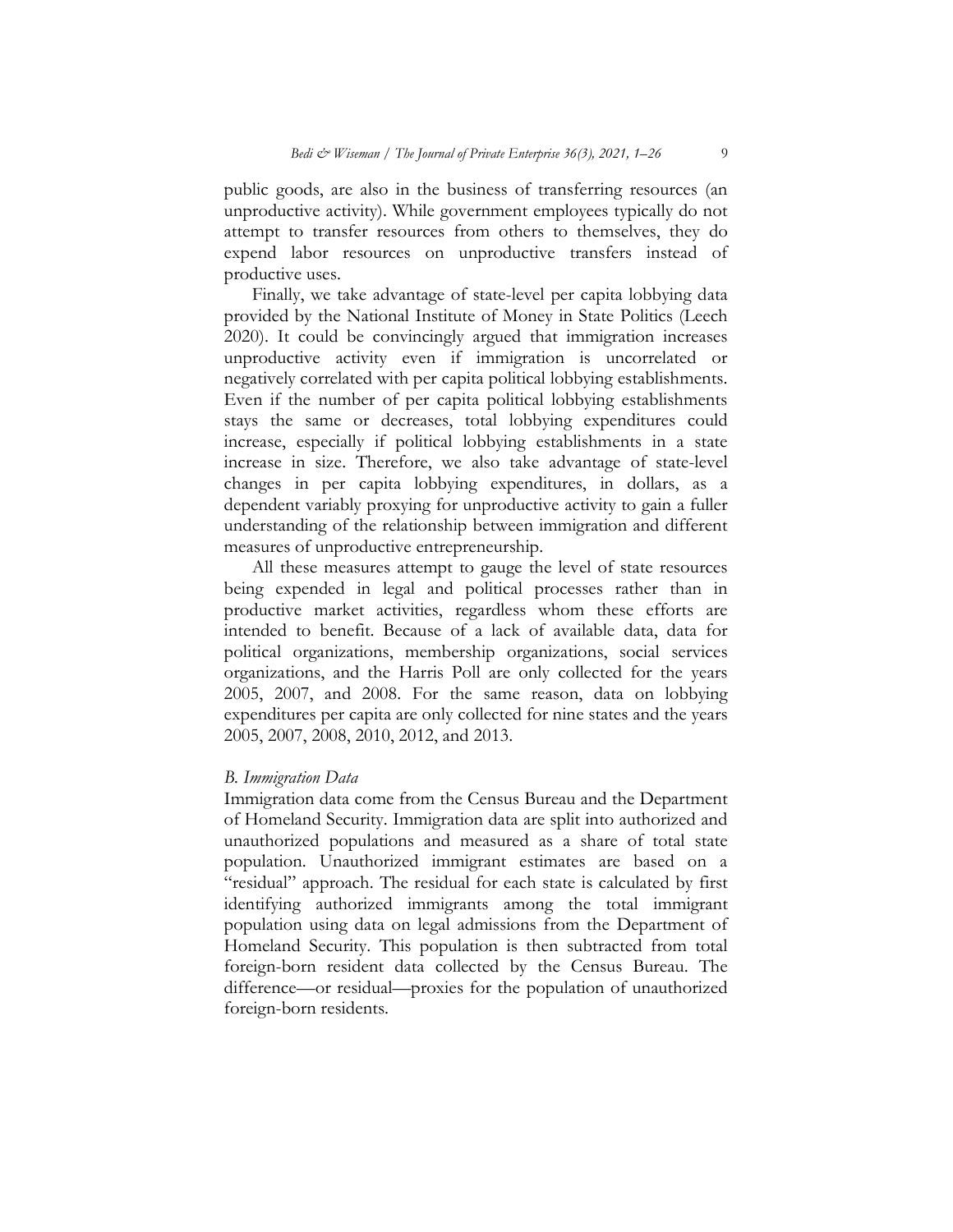# C. Controls

We control for several state-level variables commonly identified in the literature as impacting entrepreneurship: a state's (log) GDP per capita (to consider business cycle fluctuations) and several common demographic variables—median age, percent of a state's population with a bachelor's degree or more, percent male, and population density. Intuitively, areas tend to be more entrepreneurial where the population is younger (Lévesque and Minniti 2011), better educated (Bedi et al., forthcoming), and has a higher proportion of males (Marlow and McAdam 2013). We include population density to control for the possibility that entrepreneurs are simply attracted to densely populated areas.

Finally, because of the centrality of institutions in Baumol's hypothesis, we control for institutions by using the Fraser Institute's Economic Freedom of North America index. This index measures institutional quality on a 1–10 scale, with higher values indicating greater degrees of institutional quality that promote more productive forms of entrepreneurial activity (Wiseman and Young 2014; Wiseman 2013; Sobel 2008; Sobel and Garrett 2002). Appendix table 2 provides a list of these variables and their sources as well as a list of our dependent variables and their sources.

## IV. Empirical Methodology and Results

Our baseline model takes the following form:

 $ES_{i,t} = \beta_0 + \beta_1 * \text{AutMigrantShare}_{i,t} + \text{UnauthigramtShare}_{i,t}$ 

+  $lGDP_{i,t}$  +  $PerBach_{i,t}$  +  $MedAge_{i,t}$  +  $SexRat_{i,t}$ 

+  $PopDen_{i,t}$  +  $Institutions_{i,t}$  +  $\varepsilon_{i,t}$ 

Where  $ES_{i,t}$  is an entrepreneurial outcome—either productive or unproductive—in state *i* at time *t*;  $AutMigrantshare<sub>i,t</sub>$  is the percent of state *i*'s population that is foreign born and authorized at time t; UnautMigrantShare $i_{i,t}$  is the percent of state i's population that is foreign-born and unauthorized at time  $t$ ;  $IGDP_{i,t}$  is (log)  $GDP$ in state *i* at time *t*;  $PerBack<sub>i,t</sub>$  is the percent of state *i*'s population that has a bachelor's degree or higher at time  $t$ ;  $MedAge_{i,t}$  is the median age of state *i* at time *t*;  $SexRat_{i,t}$  is the sex ratio of state *i* at time t; PopDen<sub>i,t</sub> is the population density of state i at time t; Institutions $s_{i,t}$  is our proxy for institutions as measured by the Economic Freedom of North America index; and  $\varepsilon_{i,t}$  is the error term for state  $i$  at time  $t$ . We also include time fixed effects and robust standard errors. Because we lack enough yearly observations, we refrain from running state fixed effects.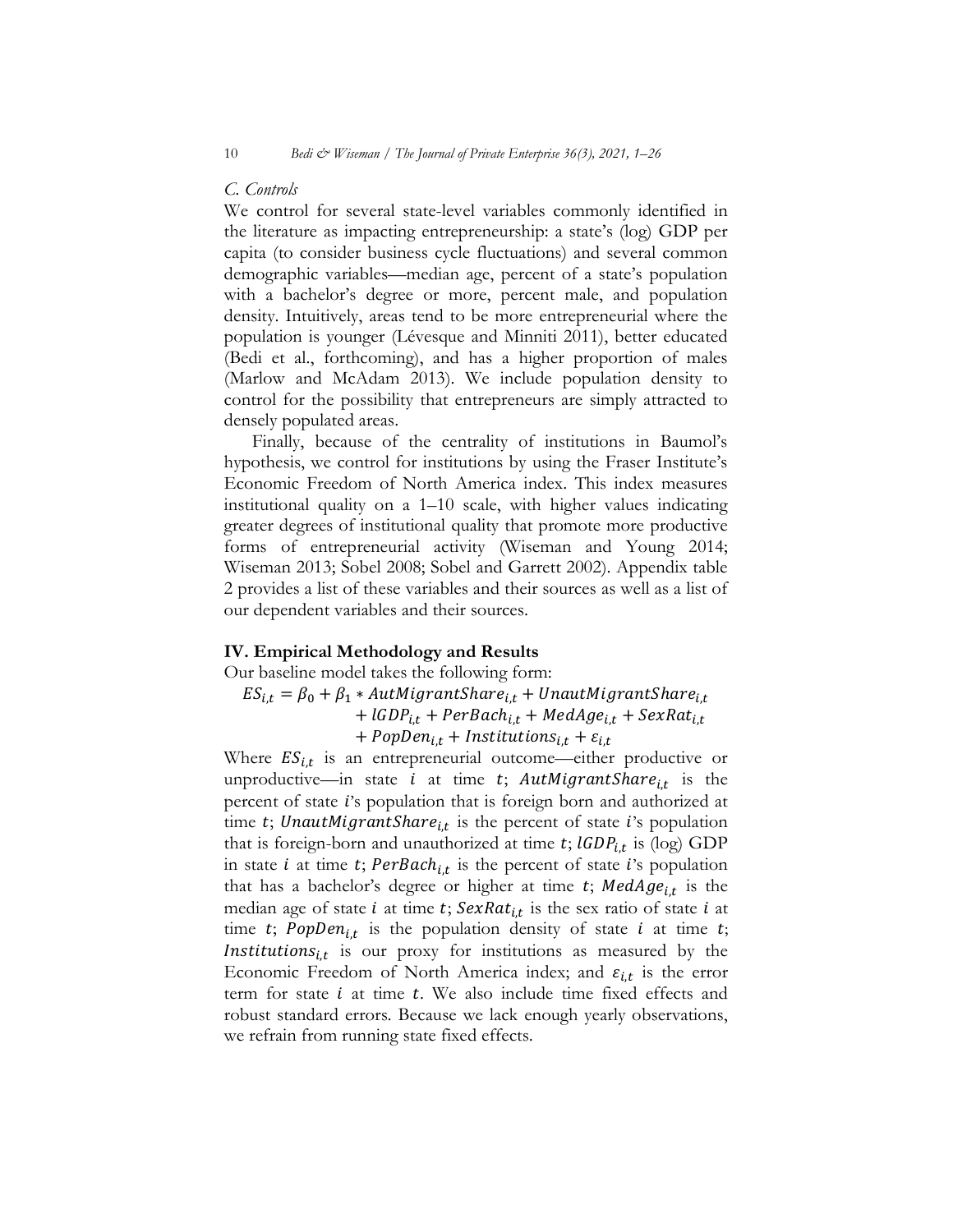However, there is reason to believe reverse causality is a problem within this standard OLS model. It could be that migrants are not randomly selecting states as their homes but are instead choosing systematically to live in areas that are more productive or that provide fewer or greater opportunities for unproductive entrepreneurship. Indeed, Cebula and Clark (2011) find that migrants are attracted to US states with greater degrees of economic freedom.

We attempt to address this issue by using lagged variables. Since the effects of immigrants on entrepreneurship are likely not immediate, we lag our RHS variables by five years to allow for immigrants to settle into the economy. Five-year lags are included for all productive entrepreneurship regressions as well as regressions using public employment (local, state, and total) as dependent variables. Lagged regressions for measures of lobbying and the Harris Poll are not included due to lack of sufficient and available data. The lagged regressions take the following form:

 $ES_{i,t} = \beta_0 + \beta_1 * \text{AutMigrantShare}_{i,t-5} + \text{UnauthigramtShare}_{i,t-5}$ +  $lGDP_{i,t-5}$  +  $PerBach_{i,t-5}$  +  $MedAge_{i,t-5}$ +  $SexRat_{i,t-5}$  +  $PopDen_{i,t-5}$  +  $InstitutionS_{i,t-5}$  $+$   $\varepsilon$ <sub>it</sub>

where the variables are the same as in our baseline regression, except our RHS variables are lagged by five years to control for reverse causality and to account for lagged effects.

We begin the analysis of our results by focusing on productive entrepreneurial outcomes, the results of which can be found in appendix tables 3 and 4. To save space, we either gloss over or completely exclude statistically insignificant relationships. We also only discuss our modified, lagged model if results are different.

 We first look at relationships between authorized migration and productive entrepreneurship, which largely vindicate our priors indeed, every measure of productive entrepreneurship, at least in our baseline regressions, is associated positively and significantly with authorized migration.

 To begin, a one percentage-point increase in the share of a state's population composed of authorized immigrants is associated with a \$15.22 per capita rise in venture capital investment, significant at the 5 percent level. When we utilize our lagged model, the magnitude of the relationship increases to \$21.54, suggesting that a one percentagepoint increase in the share of the population of a state like Virginia composed of authorized immigrants is associated with an increase in venture capital investment of around \$130 million.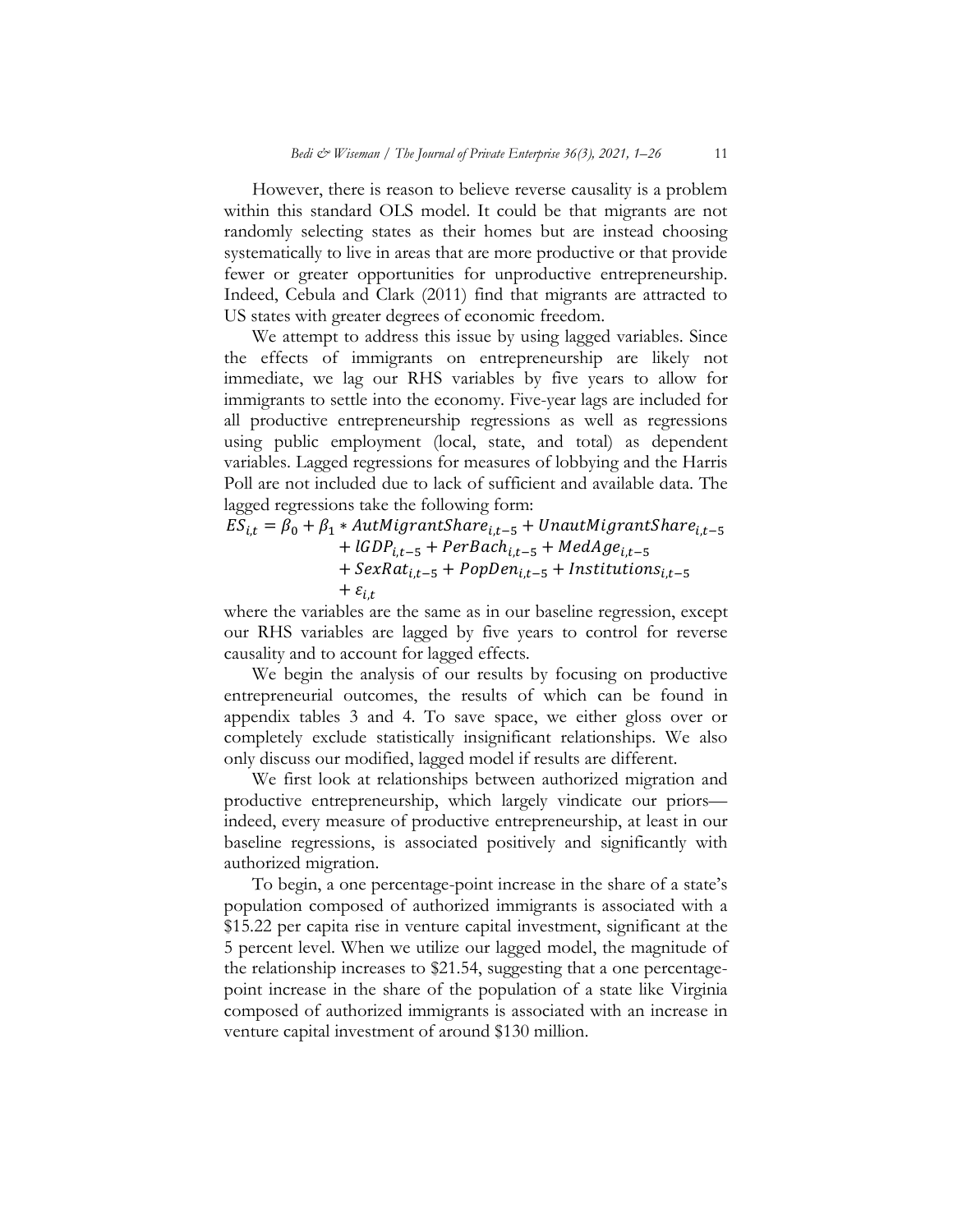This increase in magnitude that we see when we lag our dependent variable suggests that the effects of an increase in authorized immigration on venture capital investment per capita increase over time. It also suggests that the relationships we see are not simply the result of reverse causality—indeed, as found by Cebula et al. (2020), it does not seem that authorized immigrants are migrating to places with systematically more entrepreneurship, at least as measured by venture capital investment per capita.

 The positive association between utility patents per capita and authorized migration is significant at the 5 percent level and appears to be economically significant, too. Specifically, a one percentagepoint increase in the share of a state's population composed of authorized migrants is associated with an increase in patents per million of 12.1. This suggests that a one percentage-point increase in the share of Virginia's population is associated with almost 103 additional patents. However, reverse causality seems to be a concern for this relationship, as the magnitude decreases to 9.39 patents per million, and the relationship loses its significance, when we use our lagged model.

 To continue, a one percentage-point increase in the share of a state's population composed of authorized migrants is associated with a 0.126 percentage-point increase in the sole proprietorship growth rate. Further, the relationship and significance of this relationship increase when using lagged independent variables. With our lagged specification, a one percentage-point increase in the share of a state's population composed of authorized immigrants is associated with a 0.162 percentage-point increase in the sole proprietorship growth rate, and the significance of this relationship increases to the 1 percent level, heavily suggesting lagged effects of immigration on sole proprietorship growth rates and downplaying concerns over reverse causality.

 Finally, a one percentage-point increase in the share of a state's population composed of authorized migrants is associated with a 0.128 percentage-point increase in total establishment birth rates and a 0.042 percentage-point increase in large establishment birth rates, with these relationships significant at the 1 percent and 10 percent levels, respectively. When we use our lagged model, a one percentagepoint increase in the share of a state's population composed of authorized migrants is associated with a 0.162 percentage-point increase in total establishment birth rates, significant at the 1 percent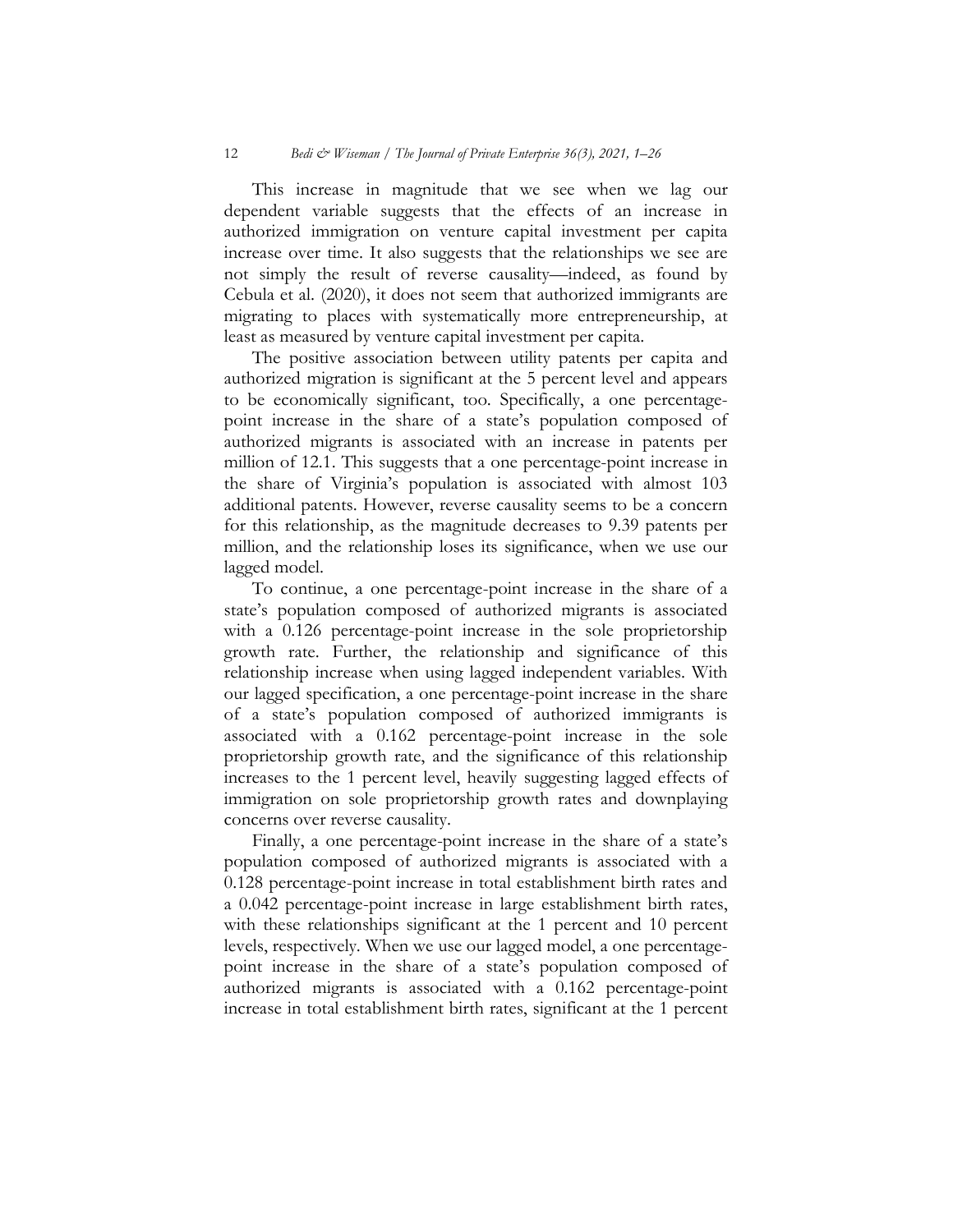level, and a 0.037 percentage-point increase in large establishment birth rates, no longer significant.

The differences between our baseline and lagged regressions provide evidence that there are, indeed, lagged effects of migration on total establishment birth rates, and these effects may increase in magnitude over time. However, this is not the case for large establishment birth rates, indicating that while authorized immigrants may be associated with increases in establishment birth rates, this increase in entrepreneurship is limited to smaller, more newly established businesses. This finding is also consistent with the positive and significant relationships we find between authorized immigration and sole proprietorship growth rates, as sole proprietorships are often smaller than other business forms.

 We continue our analysis by examining the relationships between unauthorized migration and productive activities. In contrast to their authorized counterparts, a one percentage-point increase in the share of a state's population composed of unauthorized migrants is associated with a decrease of \$34.76 in per capita venture capital investment, significant at the 10 percent level. However, this relationship loses any significance when using our lagged model, though the magnitude of the relationship increases to \$48.31, suggesting this relationship may suffer from reverse causality and not be causal.

 The relationship between unauthorized migration and utility patents per capita mimics the relationship between unauthorized immigrants and venture capital investment: it is statistically significant and negative at the 1 percent level, with a one percentage-point increase in the share of a state's population composed of unauthorized immigrants associated with a decrease in patents per million of 42.7. When using our lagged model, this relationship decreases in magnitude to 35.4 patents per million, and the statistical significance drops to the  $5$  percent level. Like the negative relationship between unauthorized immigration and venture capital investments, this correlation seems to decrease over time. Differences in our baseline and lagged results suggest reverse causality is driving these results.

Finally, while unauthorized immigration is not significantly related to sole proprietorship growth rates, a one percentage-point increase in unauthorized migrants as a share of a state's population is related to a 0.241 percentage-point increase in total establishment growth rates, significant at the 1 percent level. Using our lagged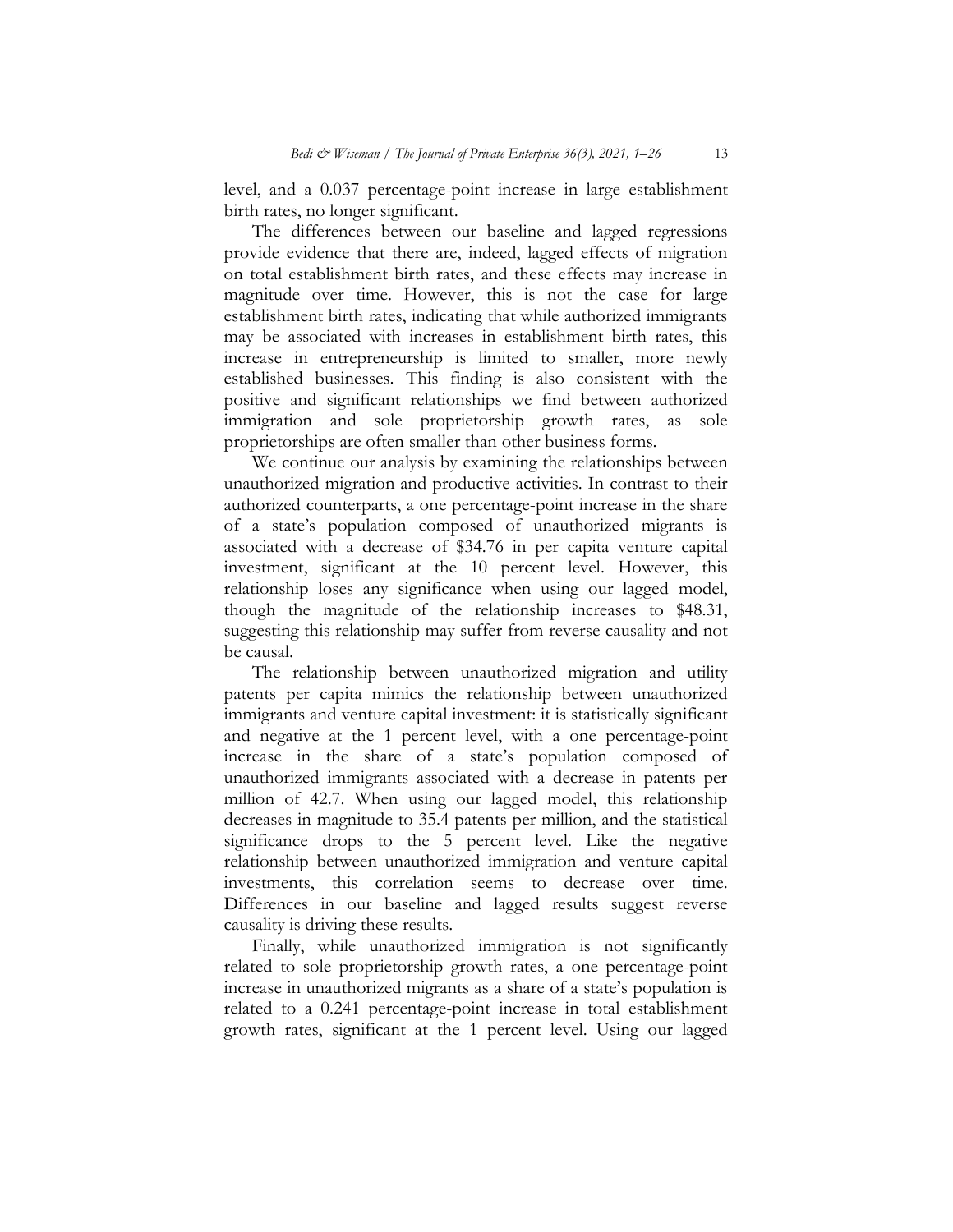model, this magnitude drops to a 0.148 percentage-point increase, indicating that there may be concern for reverse causality in this case, and significance drops to the 5 percent level, suggesting that this positive correlation is at least partially driven by reverse causality. Like the relationship we see between authorized immigration and large establishment growth rates, the relationship between unauthorized immigration and large establishment growth rates is positive but statistically insignificant.

 What do we make of the negative relationship between venture capital investment and utility patents and unauthorized migration? Though this result seems to contradict our earlier hypotheses, it makes sense that unauthorized migration is negatively associated with venture capital investment and patents per capita, variables representing formal activity. It seems, in large part, that authorized<br>immigration is positively associated with productive is positively associated with entrepreneurship, with limited evidence of unauthorized immigration being associated with productive entrepreneurship, at least after taking reverse causality concerns into account.

 We now turn our attention to relationships between unproductive activity and migration, the results of which can be found in appendix tables 5, 6, and 7. We begin our analysis with the relationship between authorized migration and unproductive activities. Authorized migration is associated with a decrease of 4.075 membership organizations per ten thousand and a decrease of 5.384 social services organizations per ten thousand, both significant at the 10 percent level. For a state like Virginia, this means a one percentage-point increase in authorized immigration is associated with around 3,400 fewer membership organizations and around 4,500 fewer social services organizations.

 Authorized migrants are also associated with a 0.094 percentagepoint decrease in the percent of the population employed in state government, significant at the 1 percent level; when we use our lagged specification, this relationship decreases in magnitude to 0.091 percentage points and significance drops to the 5 percent level, suggesting reverse causality is partially at play. However, a one percentage-point (or about 1/5 of a standard deviation) increase in authorized migration as a share of a state's population is also related to a 1.851 point (or 1/7 of a standard deviation) increase in our measure of the Harris Poll, meaning that these migrants are associated with a deterioration in the quality of state court systems.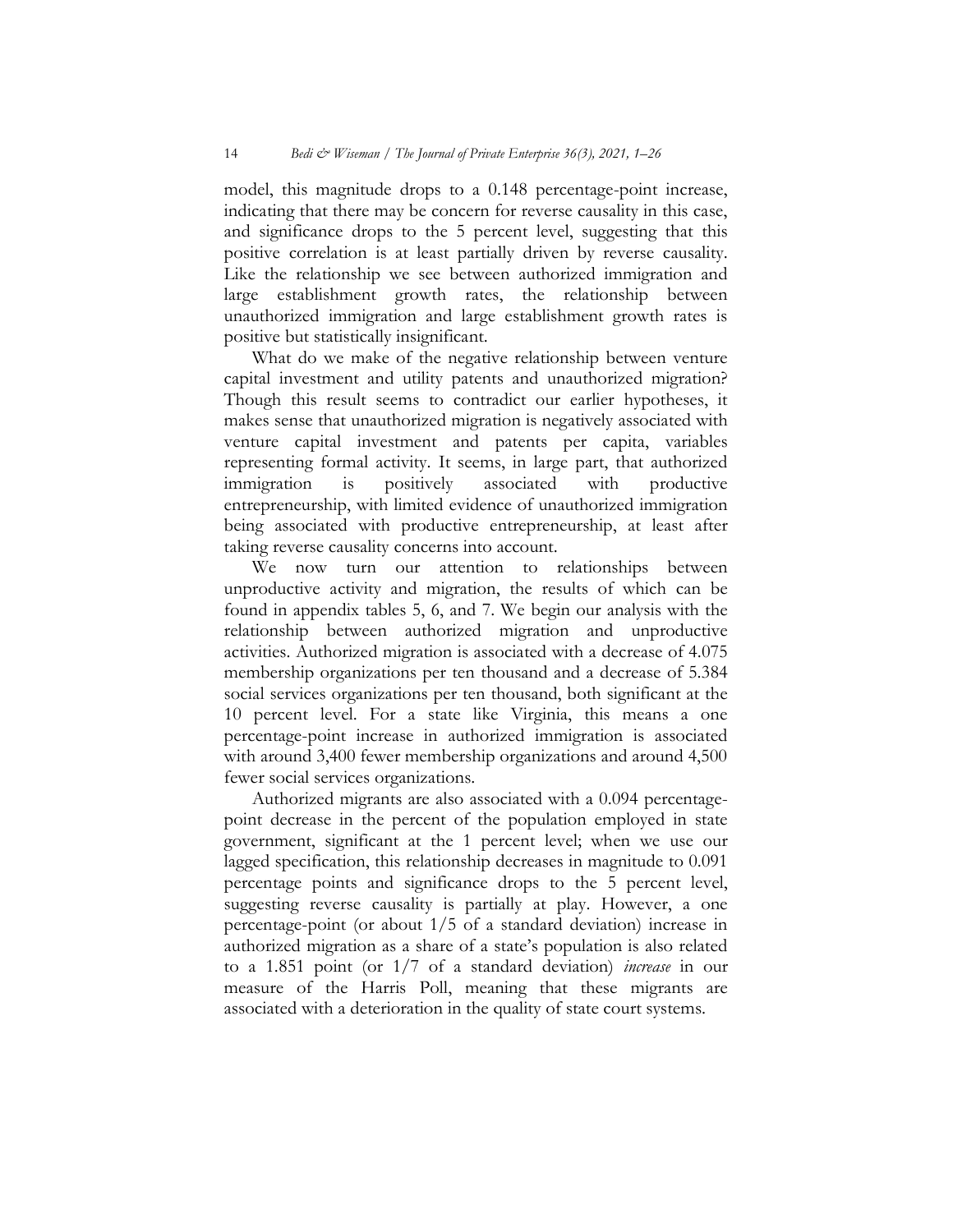What could be an explanation for this seemingly contradictory result? One may wish to examine the impact of the legalization process on our court systems. The road to legalization often takes years, and there are a variety of visa programs and immigrant work restrictions that incentivize individuals to take advantage of the court system. Two glaring examples include marriage visas and U visas. Marriage visa fraud is a widely known phenomenon. U visas, given to immigrants who become victims of a crime within the host country, are also subject to manipulation and incentivize the falsification of police reports. This is exactly what happened in Jackson, Mississippi, in 2016 when Officer Ivory Lee Harris admitted to being paid cash to falsify police reports that were submitted in support of fraudulent U visa applications (Department of Justice 2016). Opportunities and incentives to commit fraud in the process of becoming a citizen are numerous, and this area is understudied.

 We end our analysis by looking at relationships between unauthorized migration and unproductive activity. The only significant relationship seen here is that between unauthorized migration and lobbying expenditures per capita, with a 1 percentagepoint increase in the share of a state's population composed of unauthorized migrants associated with a \$1.11 increase in lobbying expenditures per capita, significant at the 1 percent level. In other words, for a state like Virginia, a one percentage-point increase in the share of the state's population composed of unauthorized migrants is associated with an increase in total lobbying expenditures of more than \$9.35 million.

These results indicate that authorized immigration is associated with a decrease in lobbying organizations per capita, while unauthorized immigration is associated with an increase in lobbying expenditures per capita. Further, these results are largely consistent with Mayda et al. (2018), who find that increases in low-skilled immigration, which is highly correlated with unauthorized immigration, when the research of the Republican to curb labor market competition. These authors also find that high-skilled immigration, which is more correlated with authorized immigration, leads to voters being less likely to vote Republican.

## V. Conclusion

We investigate the association between immigration and entrepreneurship in the United States, giving special attention to both authorized and unauthorized immigrant populations and focusing on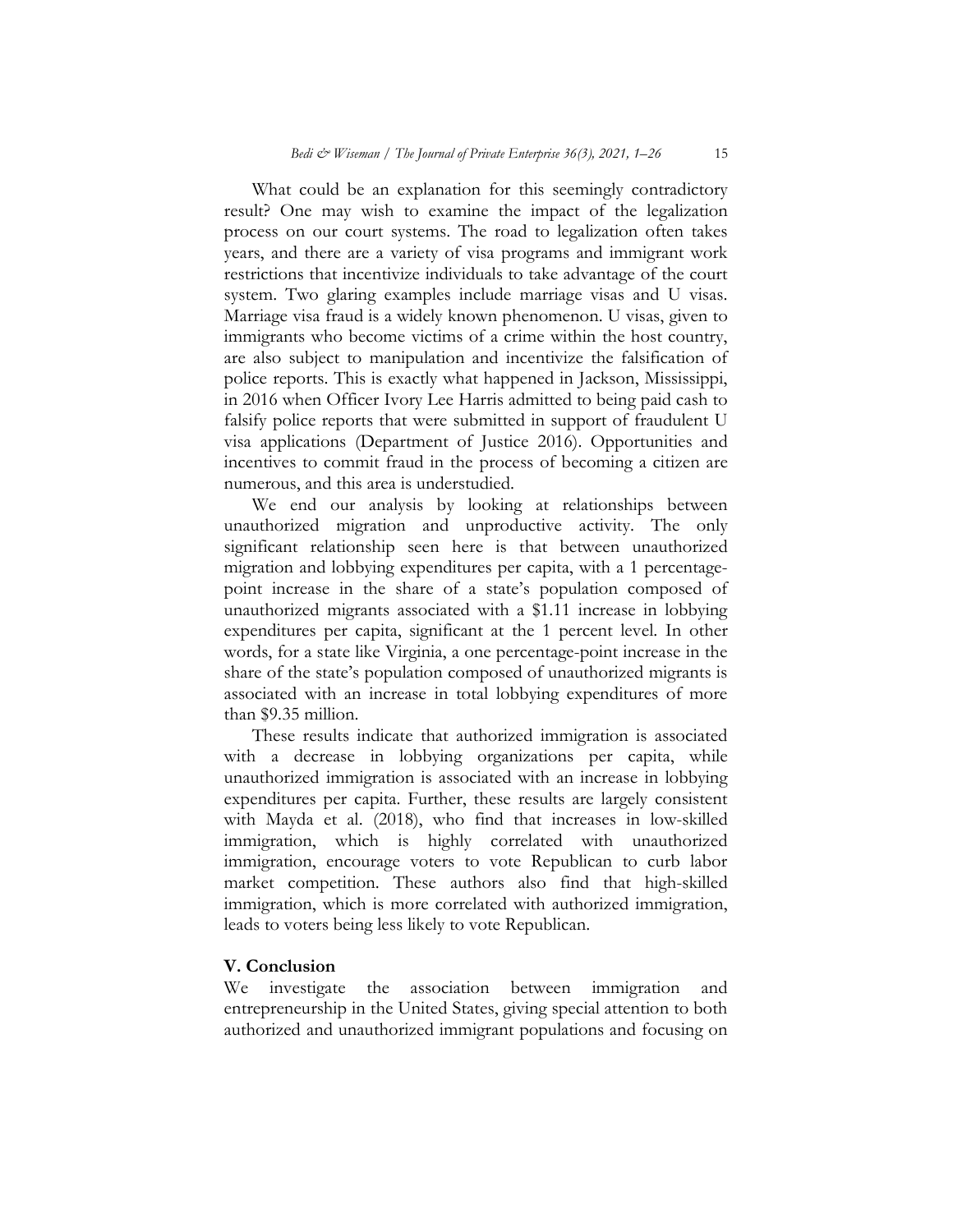broad measures of wealth creation and redistribution. Our basic question is: are immigrants associated with entrepreneurship? Our results provide somewhat mixed conclusions, but they provide support for our hypotheses as well as for earlier, related studies.

 Our first hypothesis, that immigrants in general would have a positive effect on entrepreneurship, seems to hold partially given our data and results. However, we see different entrepreneurial outcomes associated with authorized and unauthorized migrants. Unauthorized migrants seem to be associated with lower levels of productive entrepreneurial outcomes, like venture capital investment and utility patents. At the same time, authorized migrants are related positively<br>and significantly with these same measures of productive same measures of productive entrepreneurship.

 Our second finding is that authorized migration seems to be negatively correlated or not significantly correlated with most unproductive activity, while unauthorized immigration is positively and significantly related to lobbying expenditures per capita. This finding is largely consistent with Mayda et al. (2018), who find that increases in low-skilled immigration encourage voters to vote Republican to curb labor market competition, while increases in highskilled immigration lead to voters being less likely to vote Republican. This finding indicates that unproductive activity increases with migration when natives are more likely to view immigrants as competitors in the labor market. The last significant relationship we found between immigration and unproductive entrepreneurship was the relationship between authorized migration and the Harris Poll, a result that may be explained by the legal process migrants must navigate on their path to citizenship or legal work.

 Our results are also relevant to one of La Porta and Schleifer's (2014) facts about informality: the informal sector is less productive than its formal counterpart. Further, if US immigration policy is encouraging individuals to enter illegally, as Massey and Pren (2012) suggest, our results suggest that the informal sector of the US economy is being artificially propped up and represents an untapped reservoir of productivity being underutilized because of barriers to entry (de Soto 1989). If this analysis is correct, granting legal status to unauthorized migrants would increase the productive capacities of the United States.

 Finally, our results partially support evidence provided by Wang and Lofstrom (2020), who use  $9/11$  as a natural experiment to show that immigration restrictions have the unintended consequence of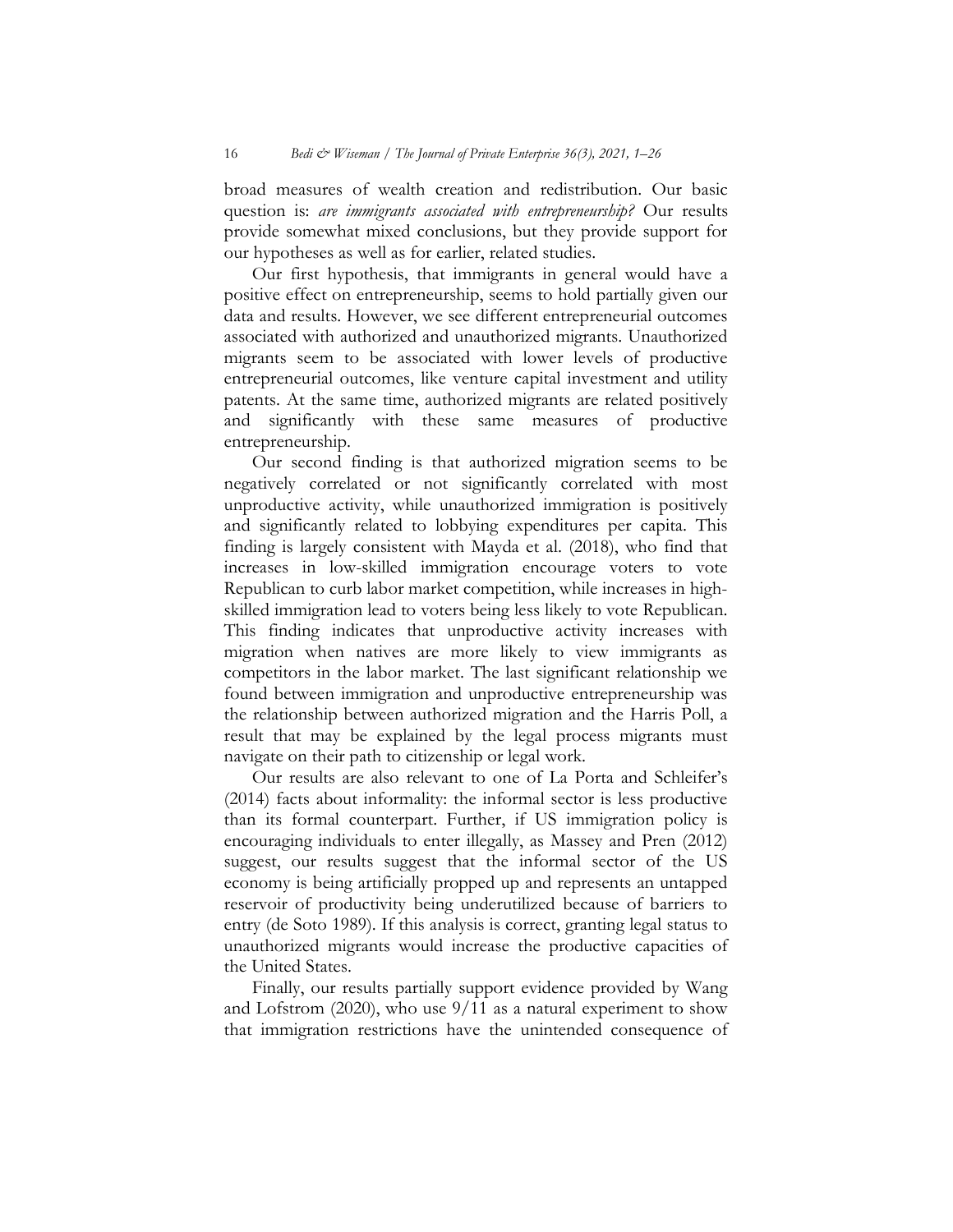driving immigrants into forms of necessity-driven entrepreneurship, or entrepreneurship undertaken because no other viable forms of employment are available, and pushing immigrants away from forms of opportunity-driven entrepreneurship, or entrepreneurship undertaken to increase income or take advantage of a perceived profit opportunity.

While we do not directly test the theory that immigration restrictions push immigrants into necessity-driven entrepreneurship, we do find that unauthorized immigrants are negatively related to venture capital investment and utility patents per capita, proxies generally associated with opportunity-driven entrepreneurship. Authorized immigrants are associated positively with more productive, opportunity-driven forms of entrepreneurship.

 There is much more research to be done. This analysis represents a start, but a valid and relevant instrument or natural experiment would help tease out causality. Further, the definitions of productive and unproductive entrepreneurship can change results substantially, and the effects of authorized and unauthorized migrants on entrepreneurship are significantly different. Authorized immigration seems to be associated with more productive entrepreneurship and less unproductive entrepreneurship, while unauthorized immigration is associated with less productive entrepreneurship and more unproductive entrepreneurship.

Additionally, this analysis only observes general relationships, but more research on the mechanisms behind these relationships would clear murky waters. Finally, it would be useful to analyze the longterm effects of immigration on productive and unproductive entrepreneurship. Such analysis could shed light on the debate on immigrants' impact on host institutions in the long run, a debate that has become increasingly popular among academics (Clark et al. 2015) and is highly relevant to Baumol's hypothesis on the institutional determinants of entrepreneurship and how these institutional determinants may change with migration.

#### References

- Baumol, William J. 1990. "Entrepreneurship: Productive, Unproductive, and Destructive." Journal of Business Venturing, 11(1): 3-22.
- Bedi, Joshua K., Shaomeng Jia, and Claudia R. Williamson. Forthcoming. "Brain Gains: A Cross-Country Study on the Relationship between Remittances and Entrepreneurship." International Journal of Entrepreneurship and Small Business.
- Bologna Pavlik, Jamie, Estefanía Luján Padilla, and Benjamin Powell. 2019. "Cultural Baggage: Do Immigrants Import Corruption?" Southern Economic Journal, 85(4): 1243–61.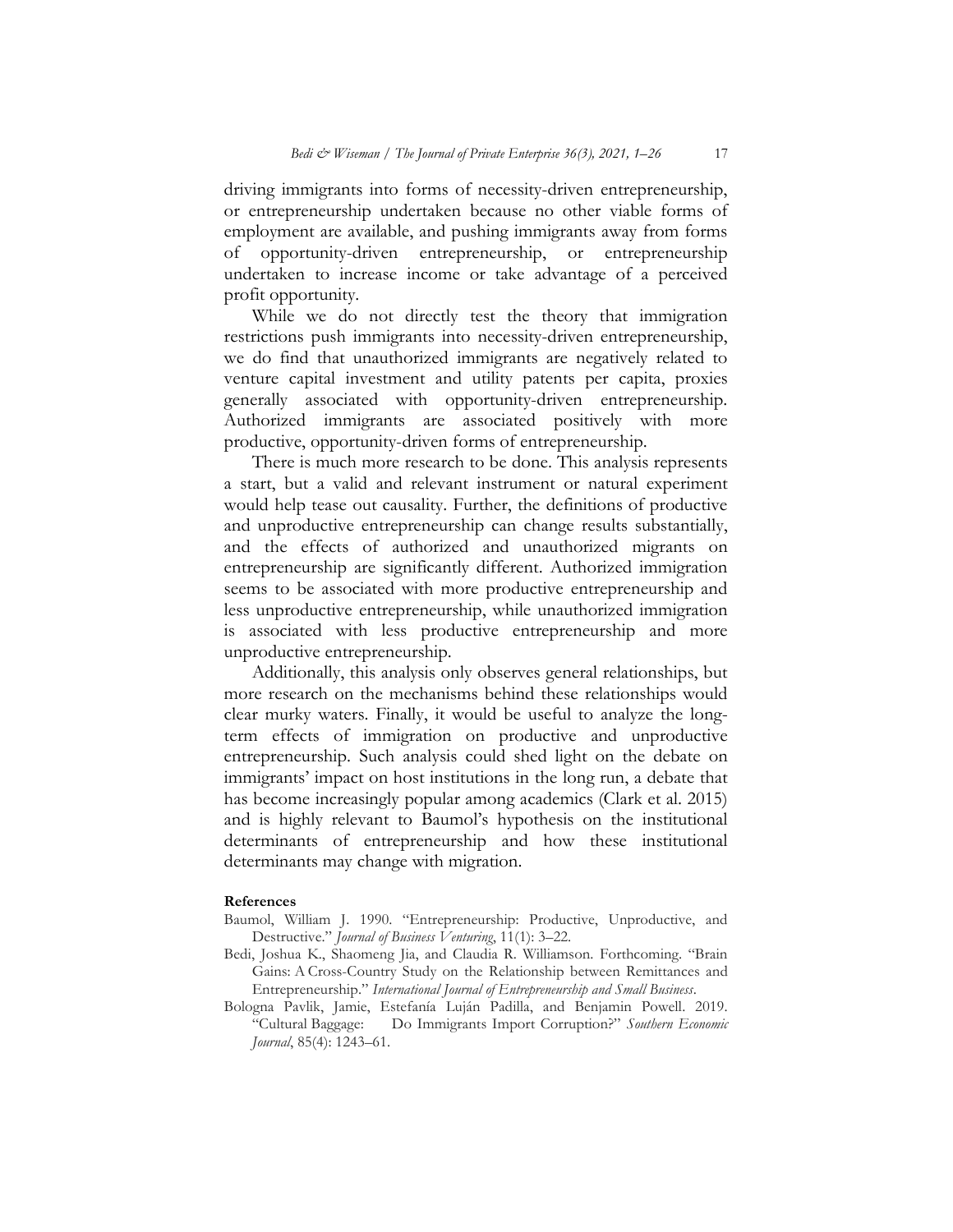- Borjas, George J., and Lynette Hilton. 1996. "Immigration and the Welfare State: Immigrant Participation in Means-Tested Entitlement Programs." Quarterly Journal of Economics, 111(2): 575–604.
- Cebula, Richard, and Jeff Clark. 2011. "Migration, Economic Freedom, and Personal Freedom: An Empirical Analysis." Journal of Private Enterprise, 27(1): 43–62.
- Cebula, Richard J., Malissa L. Davis, James V. Koch, and James William Saunoria. 2020. "The Relationship between Entrepreneurial Activity and Domestic Gross State In-Migration Patterns in the US." Applied Economics, 52(41): 4542– 56.
- Clark, Jeff R., Robert Lawson, Alex Nowrasteh, Benjamin Powell, and Ryan Murphy. 2015. "Does Immigration Impact Institutions?" Public Choice, 163(3-4): 321–35.
- Department of Justice. 2016. Twelve Defendants Plead Guilty to Marriage and Visa Immigration Fraud. US Attorney's Office, Southern District of Mississippi, October 25.
- de Soto, H. 1989. The Other Path. New York: HarperCollins.
- Hall, Joshua C., and Russell S. Sobel. 2008. "Institutions, Entrepreneurship, and Regional Differences in Economic Growth." Southern Journal of Entrepreneurship,  $1(1): 69 - 96.$
- Hunt, Jennifer, and Marjolaine Gauthier-Loiselle. 2010. "How Much Does Immigration Boost Innovation?" American Economic Journal: Macroeconomics, 2(2): 31–56.
- Hurst, Erik, and Benjamin Wild Pugsley. 2011. What Do Small Businesses Do? No. w17041. National Bureau of Economic Research.
- La Porta, Rafael, and Andrei Shleifer. 2014. "Informality and Development." Journal of Economic Perspectives, 28(3): 109-26.
- Leech, Beth L. 2020. "Introduction to the Special Issue on Data Sources for Interest Group Research." Interest Groups and Advocacy, 9(3): 249–56.
- Lévesque, Moren, and Maria Minniti. 2011. "Age Matters: How Demographics Influence Aggregate Entrepreneurship." Strategic Entrepreneurship Journal, 5(3): 269–84.
- Li, Chengguang, Rodrigo Isidor, and Ruediger Kabst. 2015. "The More the Merrier? Immigrant Concentration and Entrepreneurial Activities." Academy of Management Proceedings, 2015(1): 15038.
- Maré, David C., Richard Fabling, and Steven Stillman. 2011. "Immigration and Innovation." Motu Economic and Public Policy Research Working Paper 11-05.
- Marlow, Susan, and Maura McAdam. 2013. "Gender and Entrepreneurship: Advancing Debate and Challenging Myths; Exploring the Mystery of the Under-performing Female Entrepreneur." International Journal of Entrepreneurial Behavior and Research, 19(1): 114–24.
- Massey, Douglas S., and Karen A. Pren. 2012. "Unintended Consequences of US Immigration Policy: Explaining the Post-1965 Surge from Latin America." Population and Development Review 38, no. 1: 1–29.
- Mayda, Anna Maria, Giovanni Peri, and Walter Steingress. 2018. The Political Impact of Immigration: Evidence from the United States. No. w24510. National Bureau of Economic Research.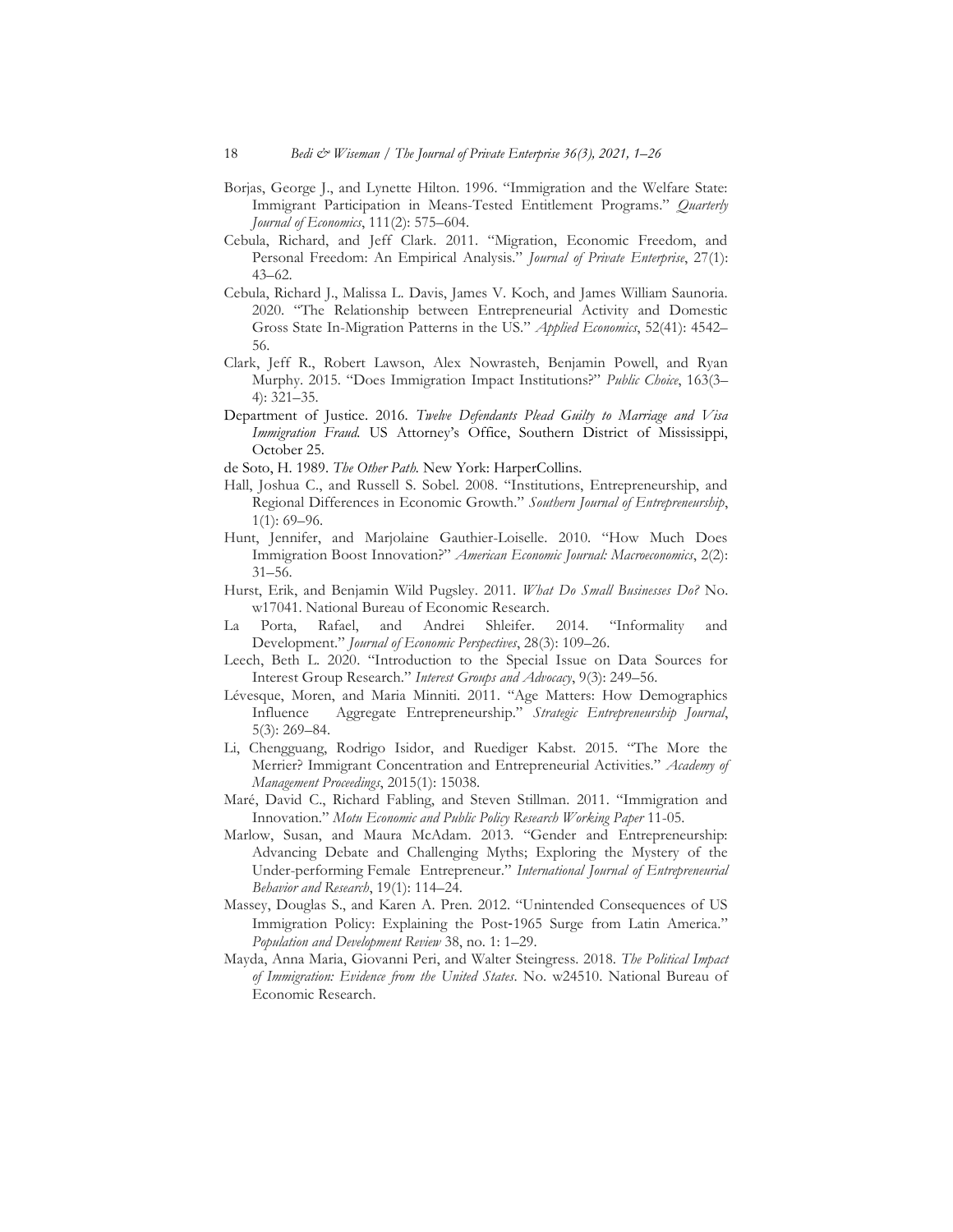- Ozgen, Ceren, Peter Nijkamp, and Jacques Poot. 2012. "Immigration and Innovation in European Regions." Migration Impact Assessment: New Horizons: 261–300.
- Padilla, Alexandre, and Nicolás Cachanosky. 2018. "The Grecian Horse: Does Immigration Lead to the Deterioration of American Institutions?" Public Choice 174, nos. 3–4: 351–405.
- Padilla, Alexandre, and Nicolás Cachanosky. 2019. "Immigration, Economic Freedom, and Ideology." International Trade Journal, 34(1): 5–17.
- Rector, Robert, and Jason Richwine. 2013. The Fiscal Cost of Unlawful Immigrants and Amnesty to the US Taxpayer. Heritage Foundation.
- Schumpeter, Joseph. 1934. The Theory of Economic Development. Cambridge, MA: Harvard University Press.
- Simon, Julian. 1981. The Ultimate Resource. Princeton, NJ: Princeton University Press.
- Sobel, Russell S. 2008. "Testing Baumol: Institutional Quality and the Productivity of Entrepreneurship." Journal of Business Venturing, 23(6): 641–55.
- Sobel, Russell S., and Thomas A. Garrett. 2002. "On the Measurement of Rent Seeking and Its Social Opportunity Cost." Public Choice, 112(1-2): 115-36.
- Tabarrok, Alex. 2015. "The Case for Getting Rid of Borders—Completely." The Atlantic, October 10.
- Wang, Chunbei, and Magnus Lofstrom. 2020. "September 11 and the Rise of Necessity Self-Employment among Mexican Immigrants." Eastern Economic Journal, 46(1): 1–29.
- Wiseman, Travis. 2013. "US Shadow Economies: A State-Level Study." Constitutional Political Economy, 24(4): 310–35.
- Wiseman, Travis, and Andrew Young. 2014 "Religion: Productive or Unproductive?" Journal of Institutional Economics, 10(1): 21–45.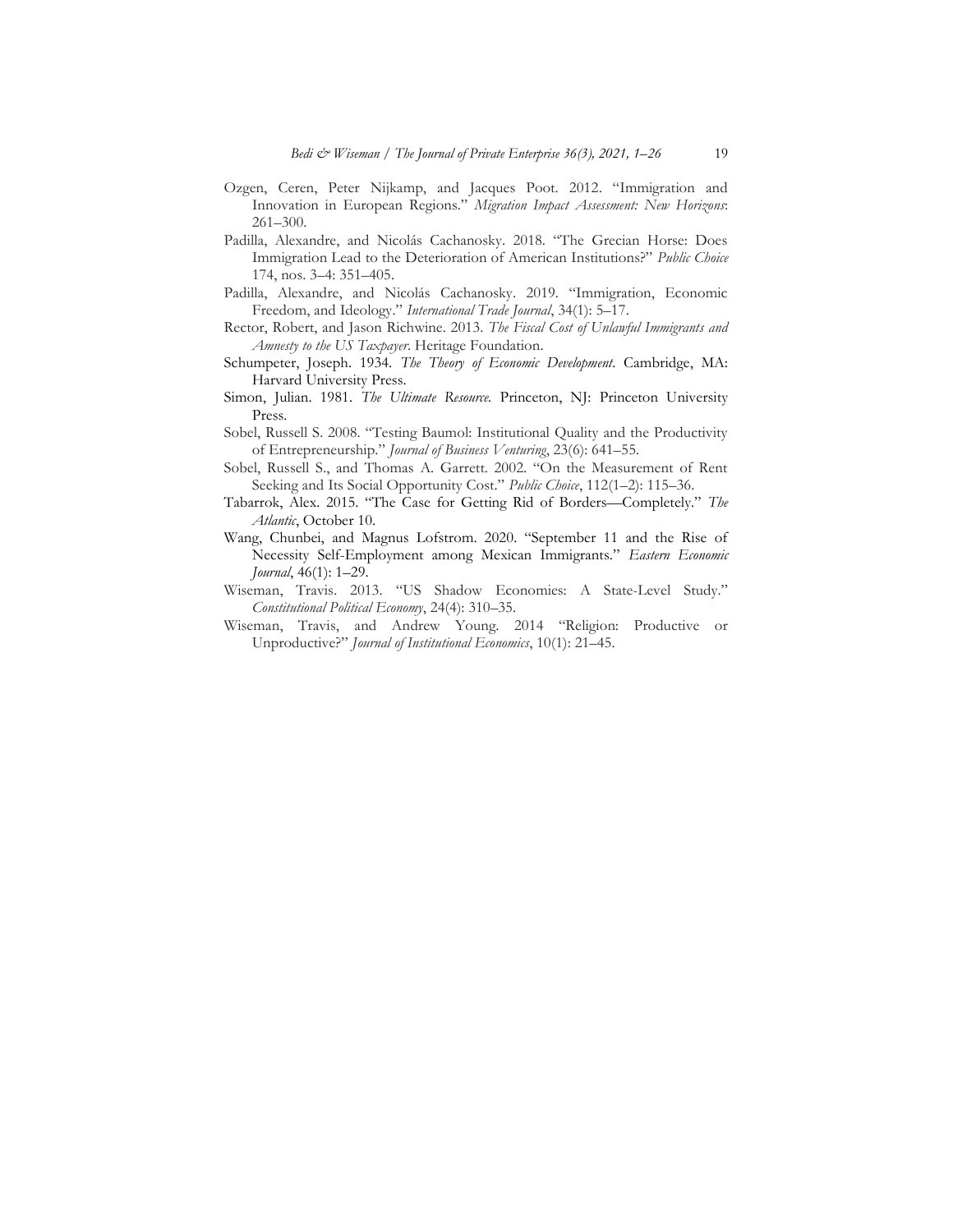# Appendix

| <b>Productive Entrepreneurship</b> |                                 |                                  |  |  |  |
|------------------------------------|---------------------------------|----------------------------------|--|--|--|
| Variable                           | Description                     | Source                           |  |  |  |
| Venture Capital                    | Average annual venture capital  | US Department of Commerce,       |  |  |  |
| Investment per                     | investment (all sources,        | Bureau of Economic Analysis,     |  |  |  |
| Capita                             | including non-US) per capita    | State and Local Area Data        |  |  |  |
| Patents per Capita                 | Average annual number of        | US Patent and Trademark          |  |  |  |
|                                    | utility patents granted per     | Office, Utility Patent Counts by |  |  |  |
|                                    | capita                          | County/State and Year            |  |  |  |
| Sole Proprietorship                | Percent of change in nonfarm    | Office of Advocacy, US Small     |  |  |  |
| Growth Rate                        | proprietor employment as a      | Business Administration, US      |  |  |  |
|                                    | percent of the labor force      | Census Bureau, Statistics of US  |  |  |  |
|                                    |                                 | <b>Business</b>                  |  |  |  |
| Total Establishment                | 100*average annual number of    | Office of Advocacy, US Small     |  |  |  |
| <b>Birth Rate</b>                  | new establishment births as a   | Business Administration, US      |  |  |  |
|                                    | percent of existing firms       | Census Bureau, Statistics of US  |  |  |  |
|                                    |                                 | <b>Business</b>                  |  |  |  |
| Large Firm                         | 100*average annual number of    | Office of Advocacy, US Small     |  |  |  |
| Establishment Birth                | new 500+ employee               | Business Administration, US      |  |  |  |
| Rate                               | establishment births as a       | Census Bureau, Statistics of US  |  |  |  |
|                                    | percent of existing large firms | <b>Business</b>                  |  |  |  |

|                  |  | Table 1. Data descriptions and sources for dependent variables used to proxy |  |  |  |  |
|------------------|--|------------------------------------------------------------------------------|--|--|--|--|
| entrepreneurship |  |                                                                              |  |  |  |  |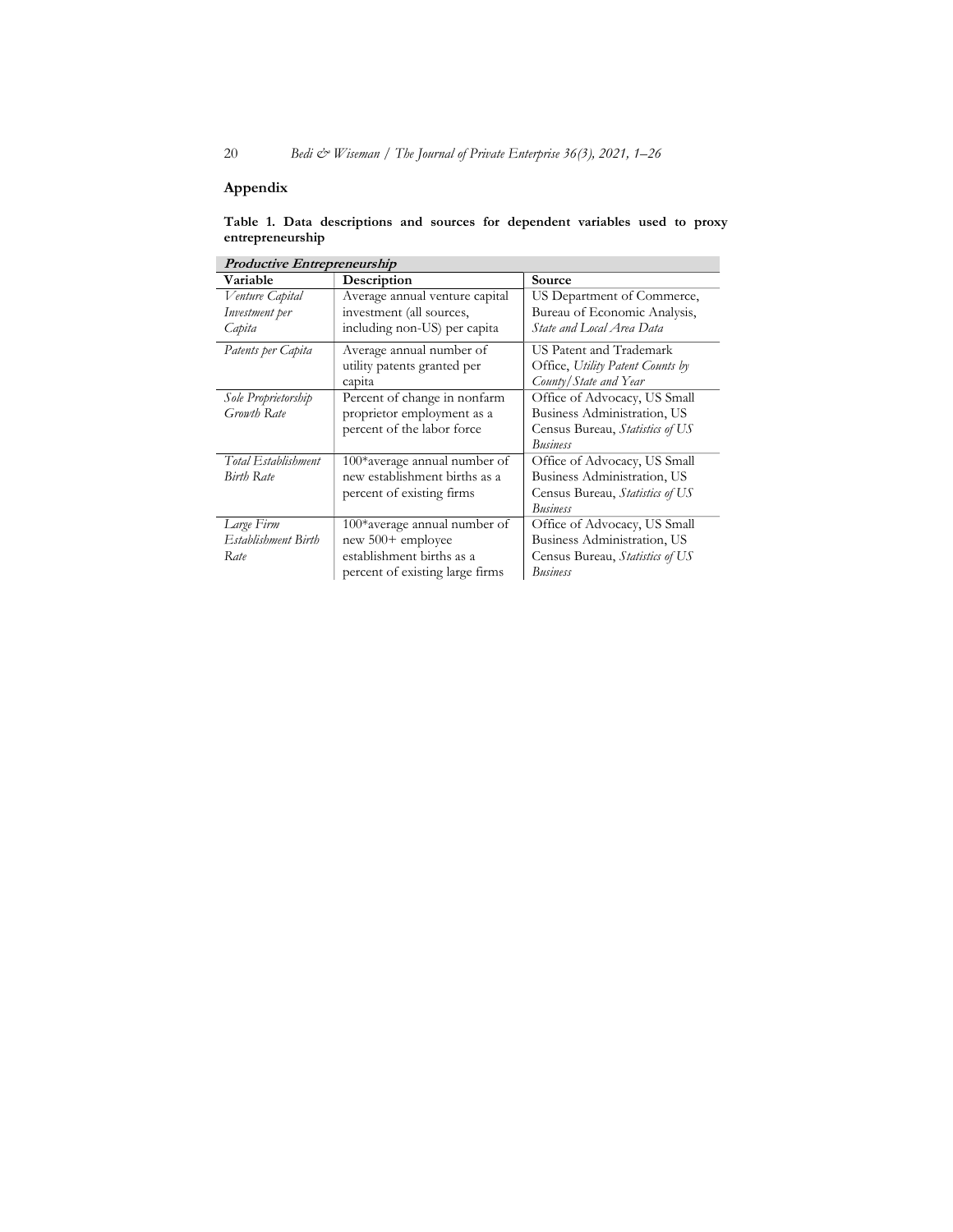| <b>Unproductive Entrepreneurship</b> |                                                                    |                                   |  |  |  |  |
|--------------------------------------|--------------------------------------------------------------------|-----------------------------------|--|--|--|--|
| Variable                             | Description                                                        | Source                            |  |  |  |  |
| Lobby Measure 1                      | Number of establishments in                                        | Sobel (2008) and Country Business |  |  |  |  |
|                                      | NAICS code 813940 (Political                                       | Patterns, US Census Bureau        |  |  |  |  |
|                                      | Organizations) in state capitals                                   |                                   |  |  |  |  |
|                                      | per 1,000,000 population                                           |                                   |  |  |  |  |
| Lobby Measure 2                      | Number of establishments in                                        | Sobel (2008) and Country Business |  |  |  |  |
|                                      | NAICS codes 813940, 813410,                                        | Patterns, US Census Bureau        |  |  |  |  |
|                                      | 813312, 561599, 813910, and                                        |                                   |  |  |  |  |
|                                      | 813990 (Political Organizations                                    |                                   |  |  |  |  |
|                                      | and Membership                                                     |                                   |  |  |  |  |
|                                      | Organizations) in state capitals                                   |                                   |  |  |  |  |
|                                      | per 1,000,000 population                                           |                                   |  |  |  |  |
| Lobby Measure 3                      | Number of establishments in                                        | Sobel (2008) and Country Business |  |  |  |  |
|                                      | NAICS codes 813940, 813410,                                        | Patterns, US Census Bureau        |  |  |  |  |
|                                      | 813312, 561599, 813910,                                            |                                   |  |  |  |  |
|                                      | 813990, 813212, 813219,                                            |                                   |  |  |  |  |
|                                      | 813311, 813312, and 813319                                         |                                   |  |  |  |  |
|                                      | (Political Organizations,                                          |                                   |  |  |  |  |
|                                      | Membership Organizations,                                          |                                   |  |  |  |  |
|                                      | and Social Service                                                 |                                   |  |  |  |  |
|                                      | Organizations) in state capitals                                   |                                   |  |  |  |  |
|                                      | per 100,000,000 population                                         |                                   |  |  |  |  |
| Unproductive Legal                   | 100 minus the Harris Poll                                          | Institute for Legal Reform and    |  |  |  |  |
| Entrepreneurship                     | score. The Harris Poll score                                       | US Chamber of Commerce, State     |  |  |  |  |
|                                      | measures the quality of each                                       | <b>Liability System Ranking</b>   |  |  |  |  |
|                                      | state's liability system on a 100-                                 |                                   |  |  |  |  |
|                                      | point scale. By our conversion,<br>a score of 100 now represents a |                                   |  |  |  |  |
|                                      | "poor quality" judicial system                                     |                                   |  |  |  |  |
| Local Employees                      | Percent of total employed                                          | US Census Bureau, Total Local     |  |  |  |  |
|                                      | working in local government                                        | and State Government Payrolls     |  |  |  |  |
| State Employees                      | Percent of total employed                                          | US Census Bureau, Total Local     |  |  |  |  |
|                                      | working in state government                                        | and State Government Payrolls     |  |  |  |  |
| Public Employees                     | Percent of total employed                                          | US Census Bureau, Total Local     |  |  |  |  |
|                                      | working in state and local                                         | and State Government Payrolls     |  |  |  |  |
|                                      | government                                                         |                                   |  |  |  |  |
| Lobbying                             | Total recorded lobbying                                            | National Institute on Money in    |  |  |  |  |
| Expenditures per                     | expenditures per capita                                            | Politics                          |  |  |  |  |
| Capita                               |                                                                    |                                   |  |  |  |  |

| Table 2. Independent variables, controls, and sources |        |
|-------------------------------------------------------|--------|
| Variable                                              | Source |
|                                                       |        |

| v aliavic                                    |                                     |  |
|----------------------------------------------|-------------------------------------|--|
| Percent Authorized Immigrants in State       | Department of Homeland Security     |  |
| Population                                   |                                     |  |
| Percent Unauthorized Immigrants in State     | Department of Homeland Security and |  |
| Population                                   | Census Bureau                       |  |
| Percent Population with Bachelor's Degree or | Census Bureau                       |  |
| Higher                                       |                                     |  |
| Sex Ratio (Male/Female)                      | Census Bureau                       |  |
| Median Age                                   | Census Bureau                       |  |
| GDP per Capita                               | Bureau of Economic Analysis         |  |
| Economic Freedom of North America            | Fraser Institute                    |  |
|                                              |                                     |  |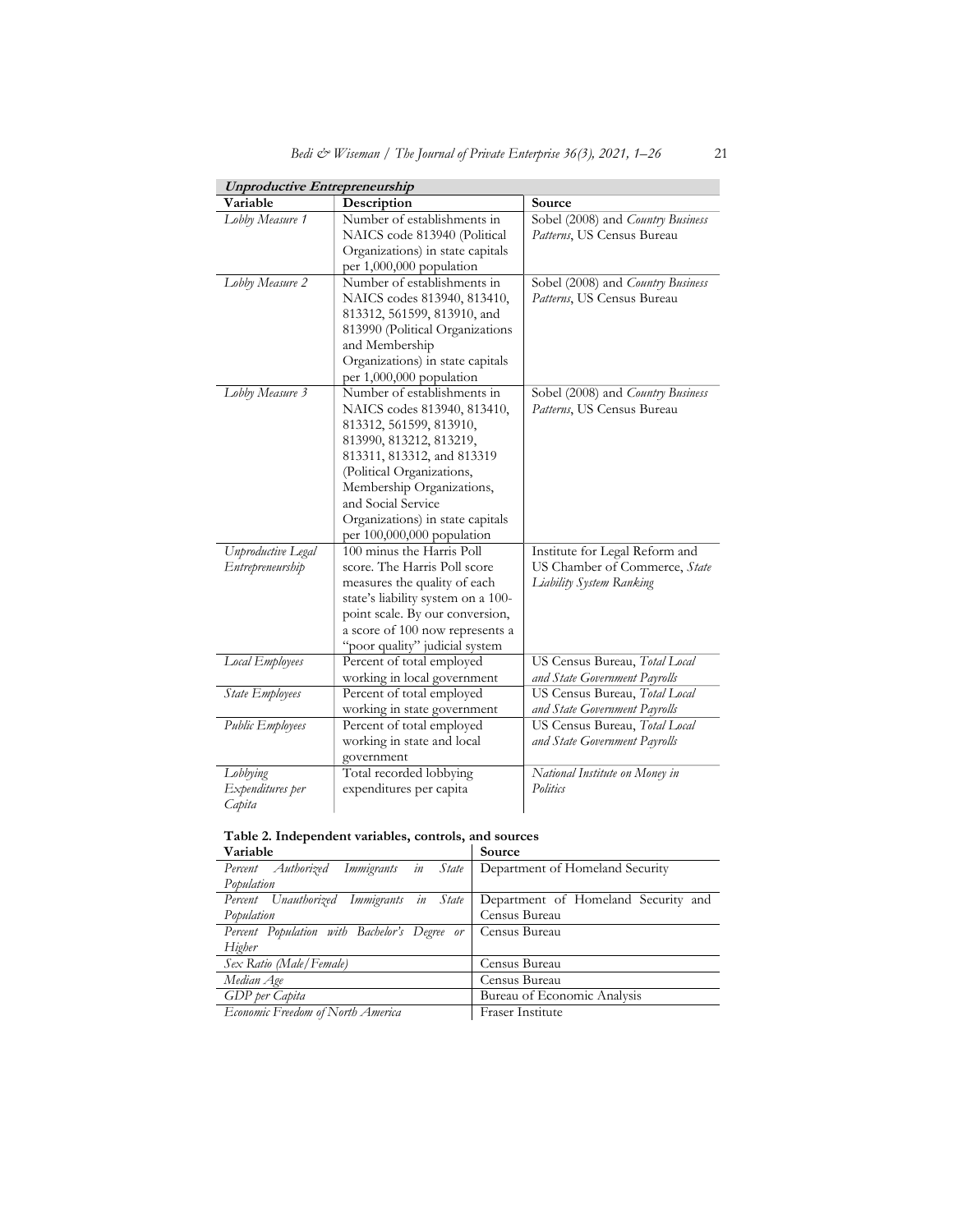| Dependent           | Venture     | Utility    | Percent of         | Total       | Large      |
|---------------------|-------------|------------|--------------------|-------------|------------|
| Variables:          | Capital     | Patents    | Workforce          | Establish-  | Establish- |
|                     | Investment  | per        | Composed of        | ment        | ment       |
|                     | per Capita  | Million    | Sole               | Growth      | Growth     |
|                     |             |            | Proprietors        | Rate        | Rate       |
|                     |             |            | <b>Growth Rate</b> |             |            |
| Authorized          | $15.219**$  | $12.1***$  | $0.126*$           | $0.128***$  | $0.042*$   |
| Migrants as         | (2.412)     | (3.59)     | (0.055)            | (0.016)     | (0.021)    |
| Percent of          |             |            |                    |             |            |
| Population          |             |            |                    |             |            |
| Unauthorized        | $-34.757*$  | $-42.7***$ | 0.112              | $0.241***$  | 0.022      |
| Migrants as         | (15.841)    | (8.22)     | (0.109)            | (0.042)     | (0.045)    |
| Percent of          |             |            |                    |             |            |
| Population          |             |            |                    |             |            |
| log(GDP)            | 30.134      | $-30.8$    | $2.901*$           | $-3.586***$ | $-0.874**$ |
|                     | (16.146)    | (97.7)     | (1.360)            | (0.302)     | (0.341)    |
| Percent of          | $11.431**$  | $14.7***$  | $-0.183***$        | $0.034**$   | 0.008      |
| Population          | (4.375)     | (1.92)     | (0.045)            | (0.012)     | (0.013)    |
| with Bachelor's     |             |            |                    |             |            |
| or Higher           |             |            |                    |             |            |
| Median Age          | $-10.856**$ | 0.812      | $-0.197$           | $-0.109***$ | 0.024      |
|                     | (3.249)     | (2.38)     | (0.111)            | (0.019)     | (0.015)    |
| Sex Ratio           | 16.237      | $46.2***$  | $-0.278**$         | $0.204***$  | 0.048      |
|                     | (9.771)     | (9.42)     | (0.108)            | (0.037)     | (0.031)    |
| Population          | 0.077       | $0.138***$ | $0.001***$         | $-0.000*$   | $-0.000$   |
| Density             | $(-0.045)$  | (0.036)    | (0.000)            | (0.000)     | (0.000)    |
| <b>Institutions</b> | 42.641      | $-51.4***$ | $0.999*$           | $0.602***$  | 0.057      |
|                     | (27.554)    | (11.6)     | (0.435)            | (0.085)     | (0.128)    |
| Constant            | $-2016.84$  | $-3898***$ | 4.406              | 27.006***   | 3.956      |
|                     | (1036.214)  | (726.5)    | (12.258)           | (4.614)     | (5.303)    |
| N                   | 272         | 272        | 272                | 272         | 272        |

Table 3. Productive entrepreneurship regressions with no lag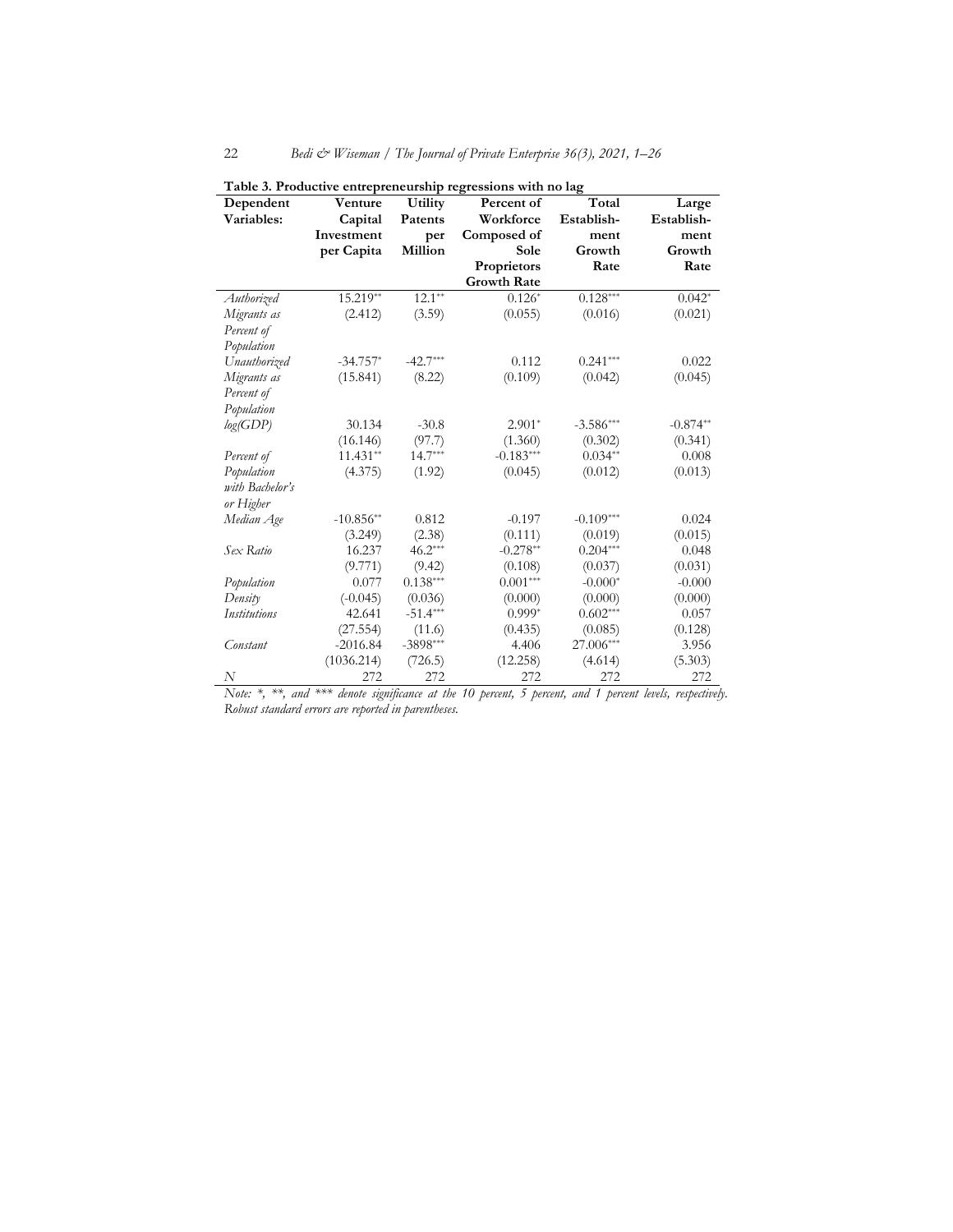| Dependent       | Venture      | Utility   | $\frac{1}{2}$<br>Percent of | Total       | Large      |
|-----------------|--------------|-----------|-----------------------------|-------------|------------|
| Variables:      | Capital      | Patents   | Workforce                   | Establish-  | Establish- |
|                 | Invest-      | per       | Composed of                 | ment Birth  | ment Birth |
|                 | ment per     | Million   | Sole                        | Rate        | Rate       |
|                 | Capita       |           | Proprietors                 |             |            |
|                 |              |           | <b>Growth Rate</b>          |             |            |
| Authorized      | 21.535**     | 9.39      | $0.199***$                  | $0.162***$  | 0.037      |
| Migrants as     | (7.427)      | (5.71)    | (0.073)                     | (0.016)     | (0.024)    |
| Percent of      |              |           |                             |             |            |
| Population      |              |           |                             |             |            |
| Unauthorized    | $-48.314$    | $-35.4**$ | $-0.045$                    | $0.148**$   | 0.030      |
| Migrants as     | (24.347)     | (9.32)    | (0.115)                     | (0.045)     | (0.064)    |
| Percent of      |              |           |                             |             |            |
| Population      |              |           |                             |             |            |
| log(GDP)        | $-200.399$   | 28.6      | $6.089***$                  | $-3.783**$  | $-0.777$   |
|                 | (182.283)    | (121.8)   | (2.736)                     | (0.866)     | (0.684)    |
| Percent of      | 19.594       | $17.6***$ | $-0.273**$                  | $0.033**$   | 0.006      |
| Population      | (12.391)     | (1.31)    | (0.068)                     | (0.013)     | (0.017)    |
| with Bachelor's |              |           |                             |             |            |
| or Higher       |              |           |                             |             |            |
| Median Age      | $-10.831***$ | $4.86*$   | $-0.351$                    | $-0.068$    | 0.029      |
|                 | (0.904)      | (2.13)    | (0.180)                     | (0.038)     | (0.029)    |
| Sex Ratio       | 25.000       | $50***$   | $-0.411**$                  | $0.232**$   | 0.032      |
|                 | (15.442)     | (5.71)    | (0.145)                     | (0.075)     | (0.049)    |
| Population      | 0.098        | $0.125**$ | 0.000                       | $-0.000$    | $-0.000$   |
| Density         | (0.047)      | (0.033)   | (0.000)                     | (0.000)     | (0.000)    |
| Institutions    | 52.425       | $-68***$  | $2.025**$                   | $.598***$   | 0.119      |
|                 | (43.534)     | (13.4)    | (0.700)                     | (0.109)     | (0.124)    |
| Constant        | $-663.751$   | $-4953**$ | $-15.775$                   | $24.530***$ | 4.049      |
|                 | (448.971)    | (1253)    | (22.989)                    | (3.238)     | (7.308)    |
| N               | 170          | 170       | 170                         | 170         | 170        |

Table 4. Productive entrepreneurship regressions with lag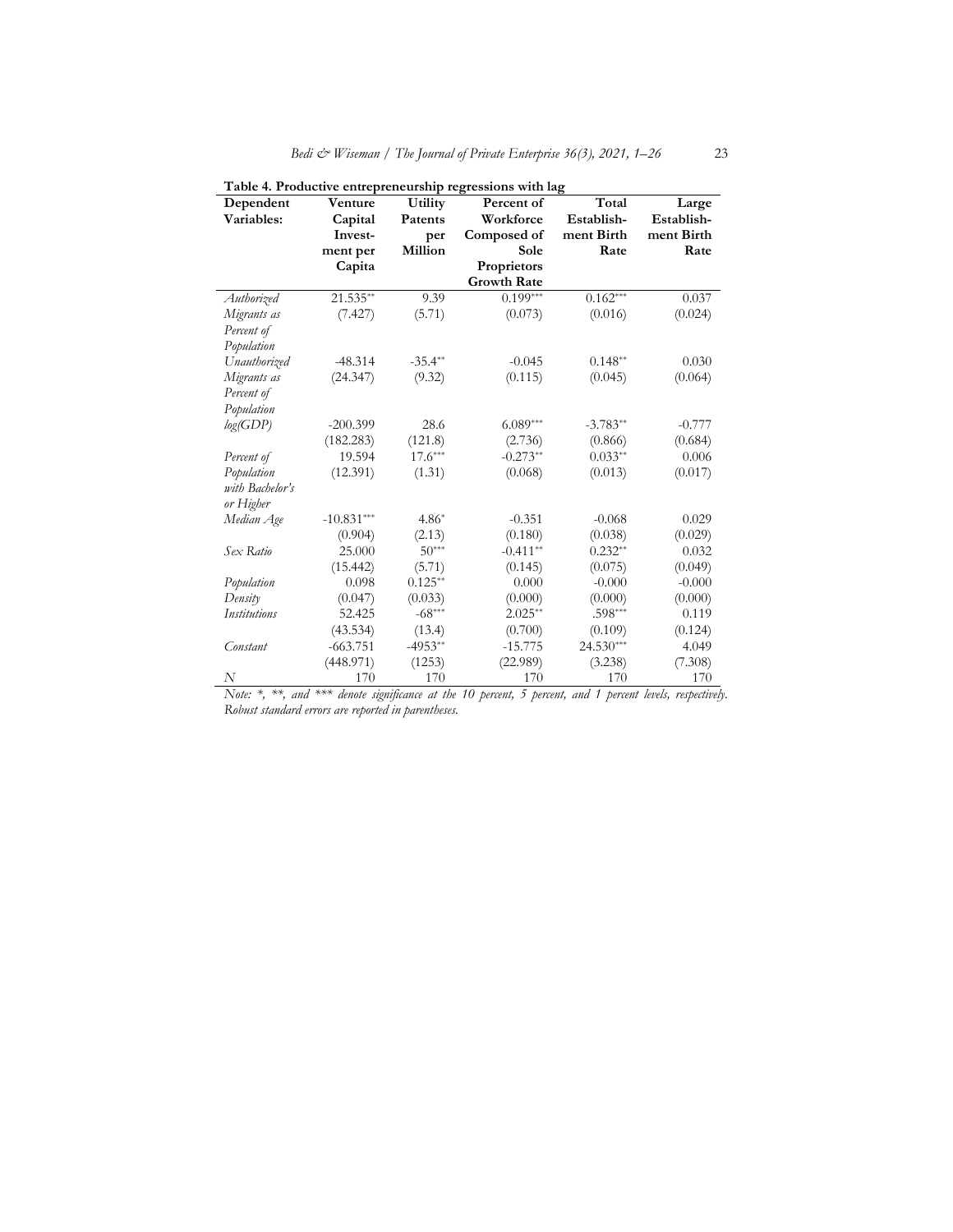| Dependent              | were or emprowable, charge-chemomep regr<br>Percent of | Percent of               | Percent of  |
|------------------------|--------------------------------------------------------|--------------------------|-------------|
| Variables:             | Population                                             | Population               | Population  |
|                        | <b>Employed in Local</b>                               | <b>Employed in State</b> | Publicly    |
|                        | Government                                             | Government               | Employed    |
| Authorized Migrants    | 0.155                                                  | $-0.094***$              | 0.061       |
| as Percent of          | (0.125)                                                | (0.015)                  | (0.116)     |
| Population             |                                                        |                          |             |
| Unauthorized           | $-0.097$                                               | 0.049                    | $-0.048$    |
| Migrants as Percent of | (0.182)                                                | (0.039)                  | (0.149)     |
| Population             |                                                        |                          |             |
| log(GDP)               | 0.705                                                  | $-1.097***$              | $-0.391$    |
|                        | (1.018)                                                | (0.216)                  | (1.012)     |
| Percent of Population  | $0.019**$                                              | $0.025***$               | $0.044***$  |
| with Bachelor's or     | (0.007)                                                | (0.006)                  | (0.007)     |
| Higher                 |                                                        |                          |             |
| Median Age             | $-0.214$                                               | $-0.085***$              | $-0.299*$   |
|                        | (0.140)                                                | (0.018)                  | (0.135)     |
| Sex Ratio              | $-0.344**$                                             | $-0.023$                 | $-0.366**$  |
|                        | (0.115)                                                | (0.017)                  | (0.131)     |
| Population Density     | $-0.003**$                                             | $0.001***$               | $-0.003**$  |
|                        | (0.001)                                                | (0.000)                  | (0.001)     |
| <b>Institutions</b>    | $-0.261$                                               | $-0.597***$              | $-0.858***$ |
|                        | (0.202)                                                | (0.038)                  | (0.185)     |
| Constant               | 42.758***                                              | 23.938***                | 66.696***   |
|                        | (5.236)                                                | (2.733)                  | (5.955)     |
| N                      | 272                                                    | 272                      | 272         |

Table 5. Unproductive entrepreneurship regressions with no lag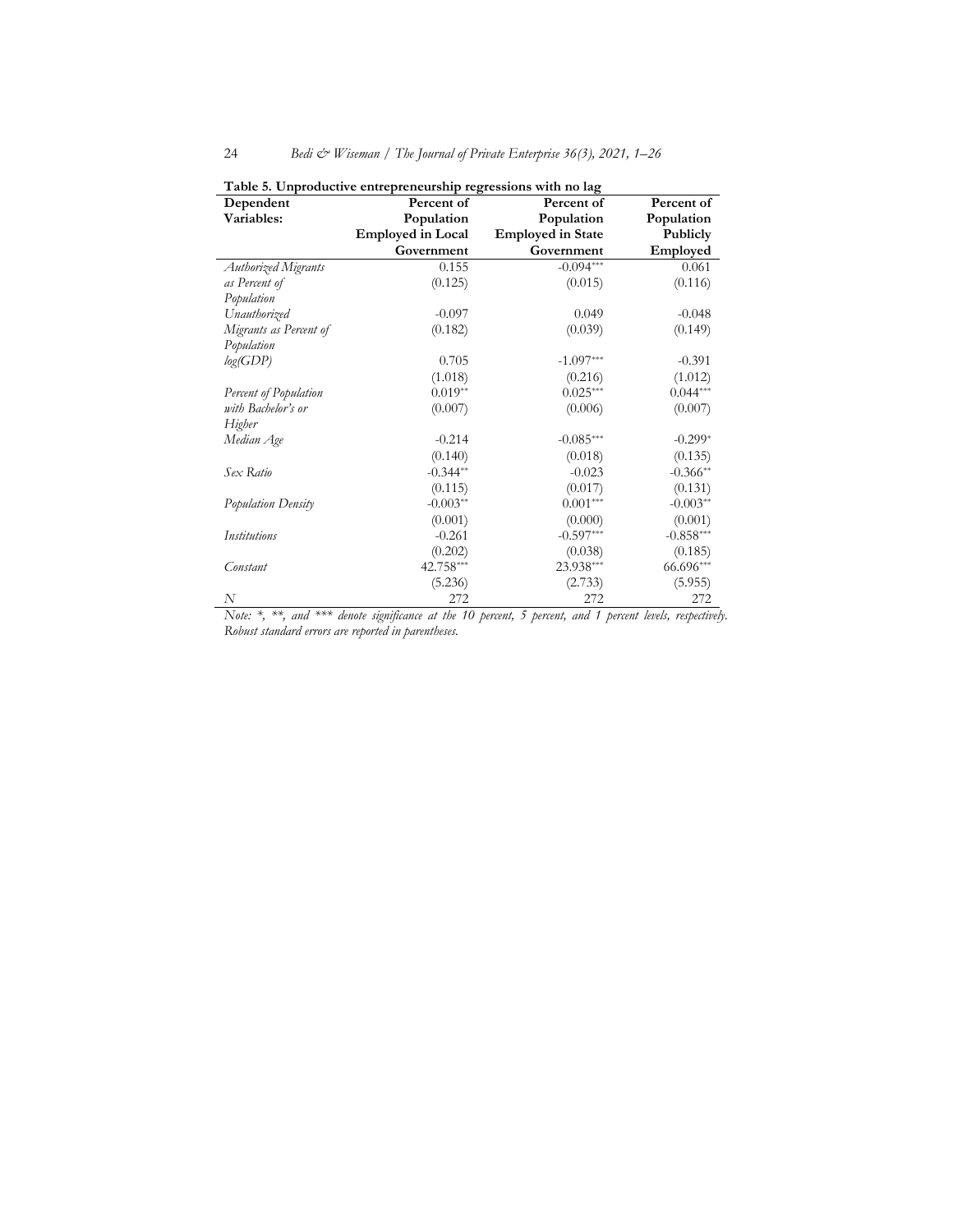| Dependent             | which is employment entrepreneurump regressions while mg<br>Percent of | Percent of               | Percent of |
|-----------------------|------------------------------------------------------------------------|--------------------------|------------|
| Variables:            | Population                                                             | Population               | Population |
|                       | <b>Employed in Local</b>                                               | <b>Employed in State</b> | Publicly   |
|                       | Government                                                             | Government               | Employed   |
| Authorized Migrants   | $-0.017$                                                               | $-0.091**$               | $-0.108$   |
| as Percent of         | (0.107)                                                                | (0.022)                  | (0.093)    |
| Population            |                                                                        |                          |            |
| Unauthorized Migrants | 0.413                                                                  | 0.039                    | 0.452      |
| as Percent of         | (0.556)                                                                | (0.057)                  | (0.532)    |
| Population            |                                                                        |                          |            |
| log(GDP)              | 4.952                                                                  | $-1.091***$              | 3.854      |
|                       | (5.705)                                                                | (0.059)                  | (5.727)    |
| Percent of Population | 0.008                                                                  | $0.030**$                | 0.038      |
| with Bachelor's or    | (0.013)                                                                | (0.008)                  | (0.019)    |
| Higher                |                                                                        |                          |            |
| Median Age            | $-0.121***$                                                            | $-0.089**$               | $-0.210**$ |
|                       | (0.021)                                                                | (0.030)                  | (0.047)    |
| Sex Ratio             | $-0.531$                                                               | $-0.011$                 | $-0.542$   |
|                       | (0.360)                                                                | (0.020)                  | (0.360)    |
| Population Density    | $-0.005$                                                               | $0.001***$               | $-0.004$   |
|                       | (0.003)                                                                | (0)                      | (0.002)    |
| <b>Institutions</b>   | $-0.230$                                                               | $-0.594***$              | $-0.824**$ |
|                       | (0.170)                                                                | 0.059                    | (0.214)    |
| Constant              | 12.129                                                                 | 22.787***                | 34.916     |
|                       | (25.829)                                                               | (1.422)                  | (25.405)   |
| N                     | 170                                                                    | 170                      | 170        |

Table 6. Unproductive entrepreneurship regressions with lag